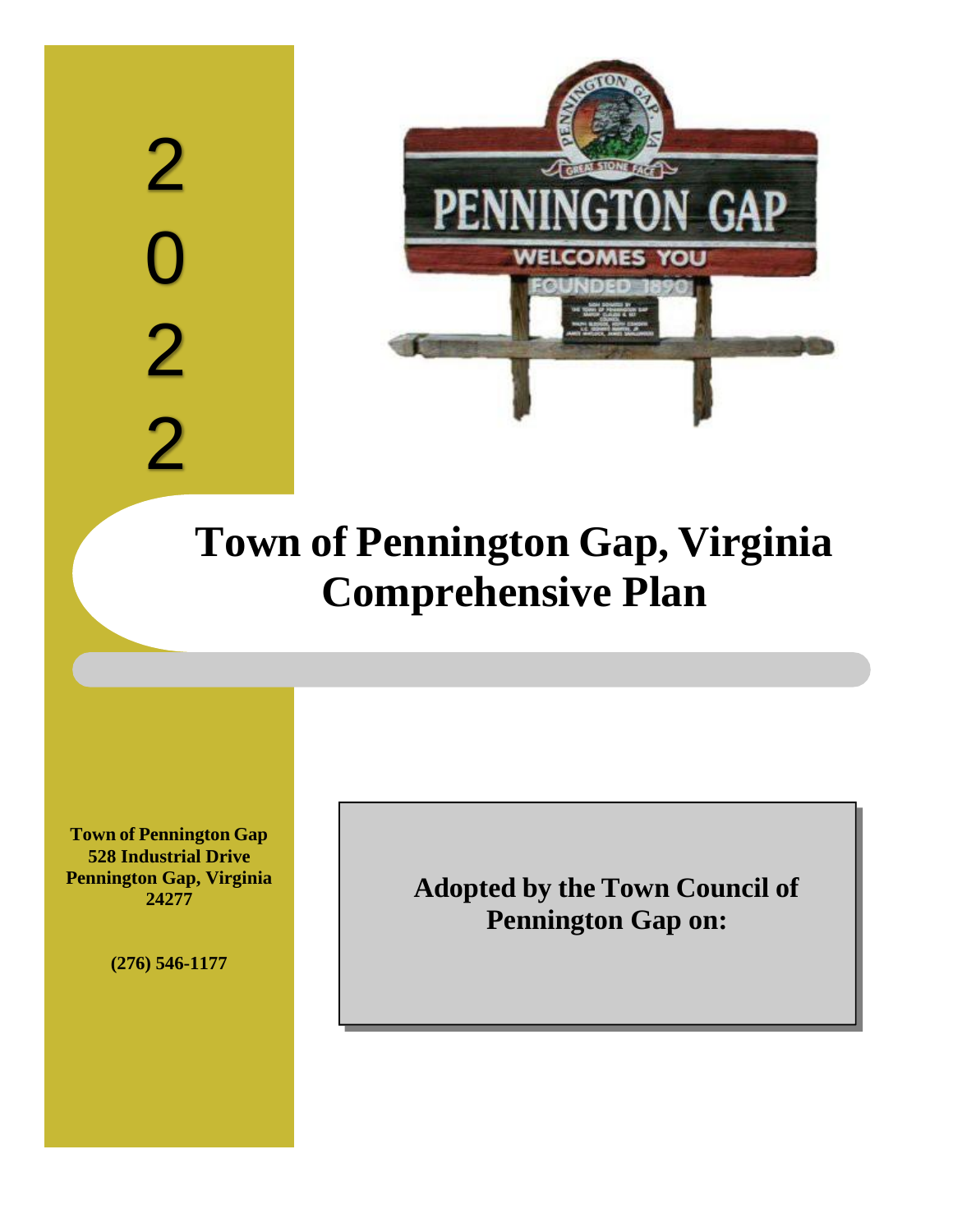# **TOWN OF PENNINGTON GAP,**

# **VIRGINIA**

# **COMPREHENSIVE PLAN**

**YEAR 2040 VISION FOR THE FUTURE**

**Prepared for the Town Council of the Town of Pennington Gap, Virginia by the Town of Pennington Gap Planning Commission with technical assistance provided by the LENOWISCO Planning District Commission**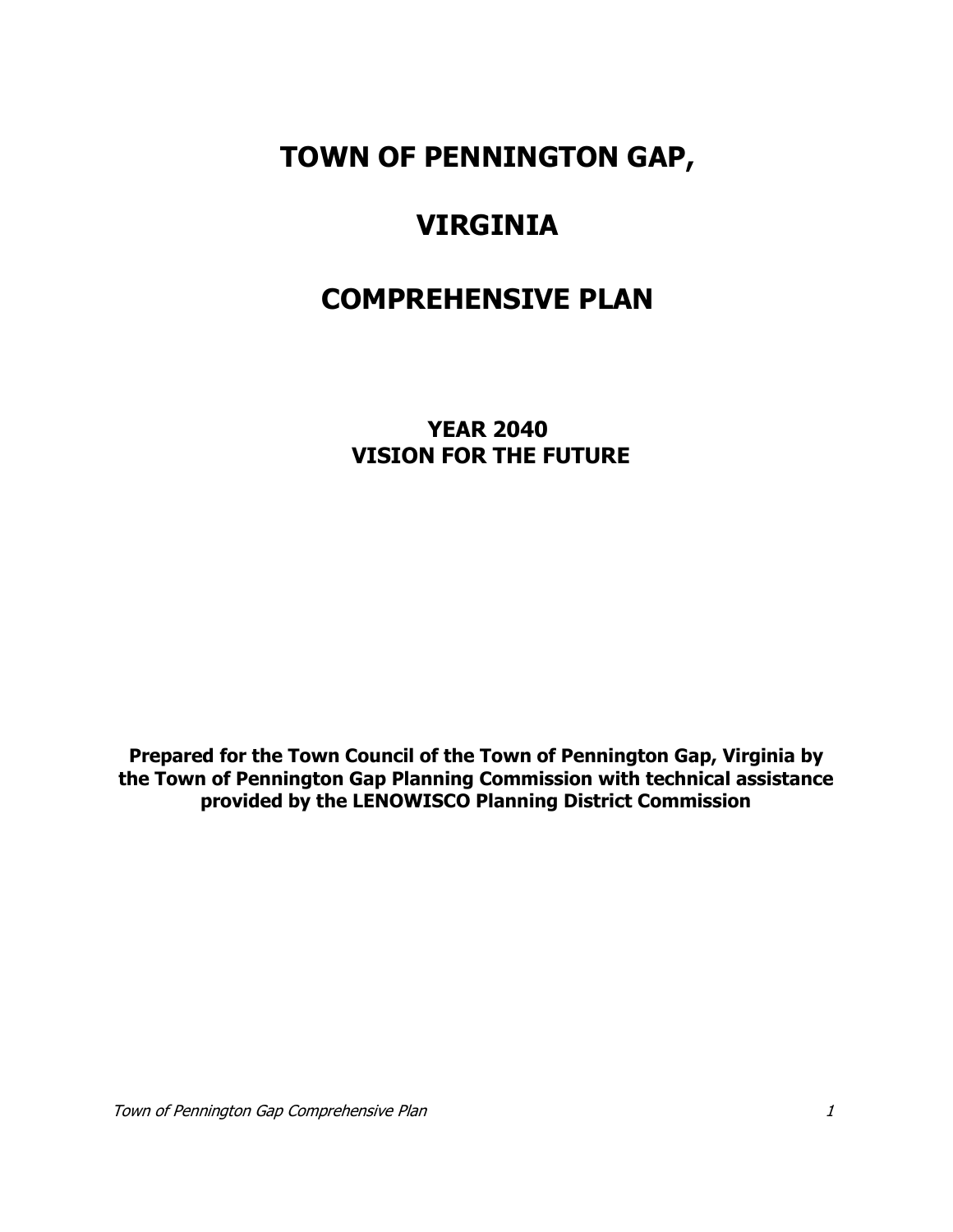# **Town of Pennington Gap Mayor and Council Members**

Larry W. Holbrook, Mayor

Jill Carson Gary McElyea Jeff Martin Terry Pope Jimmy Warner

# **Town of Pennington Gap Planning Commission**

Thomas Beck Tim Carpenter Rev. John Grimm Jeff Martin Loretta See-Chairman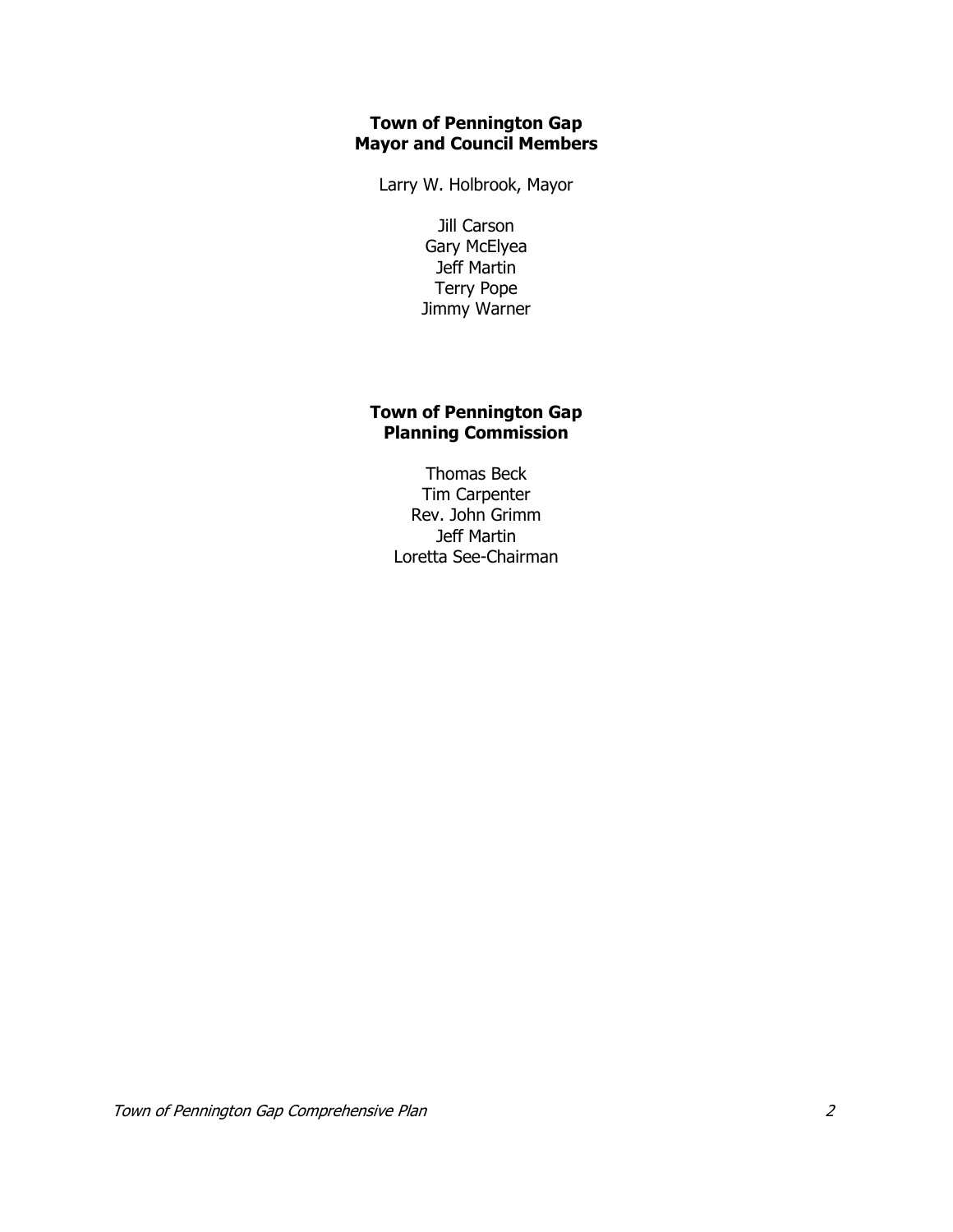# Town of Pennington Gap, Virginia Comprehensive Plan

# Table of Contents

| Introduction                                   | 4  |
|------------------------------------------------|----|
| Section I- Profile of Community                | 6  |
| <b>Community Facilities</b>                    | 6  |
| <b>Related Plan Activities</b>                 | 15 |
| <b>Environmental Characteristics</b>           | 17 |
| <b>Population Characteristics</b>              | 18 |
| <b>Economic Characteristics</b>                | 20 |
| <b>Family Characteristics</b>                  | 21 |
| <b>Housing Characteristics</b>                 | 22 |
| <b>Social Characteristics</b>                  | 23 |
| Section II- Goals and Objectives               | 25 |
| <b>Environmental Goals and Objectives</b>      | 25 |
| <b>Transportation Goals and Objectives</b>     | 25 |
| <b>Housing Goals and Objectives</b>            | 26 |
| <b>Public Facility Goals and Objectives</b>    | 26 |
| Economic Growth Goals and Objectives           | 27 |
| <b>Implementation Goals and Objectives</b>     | 27 |
| Land Use Goals and Objectives                  | 28 |
| Section III- Implementation of Plan            | 29 |
| Section IIII- Existing and Future Land Use Map | 34 |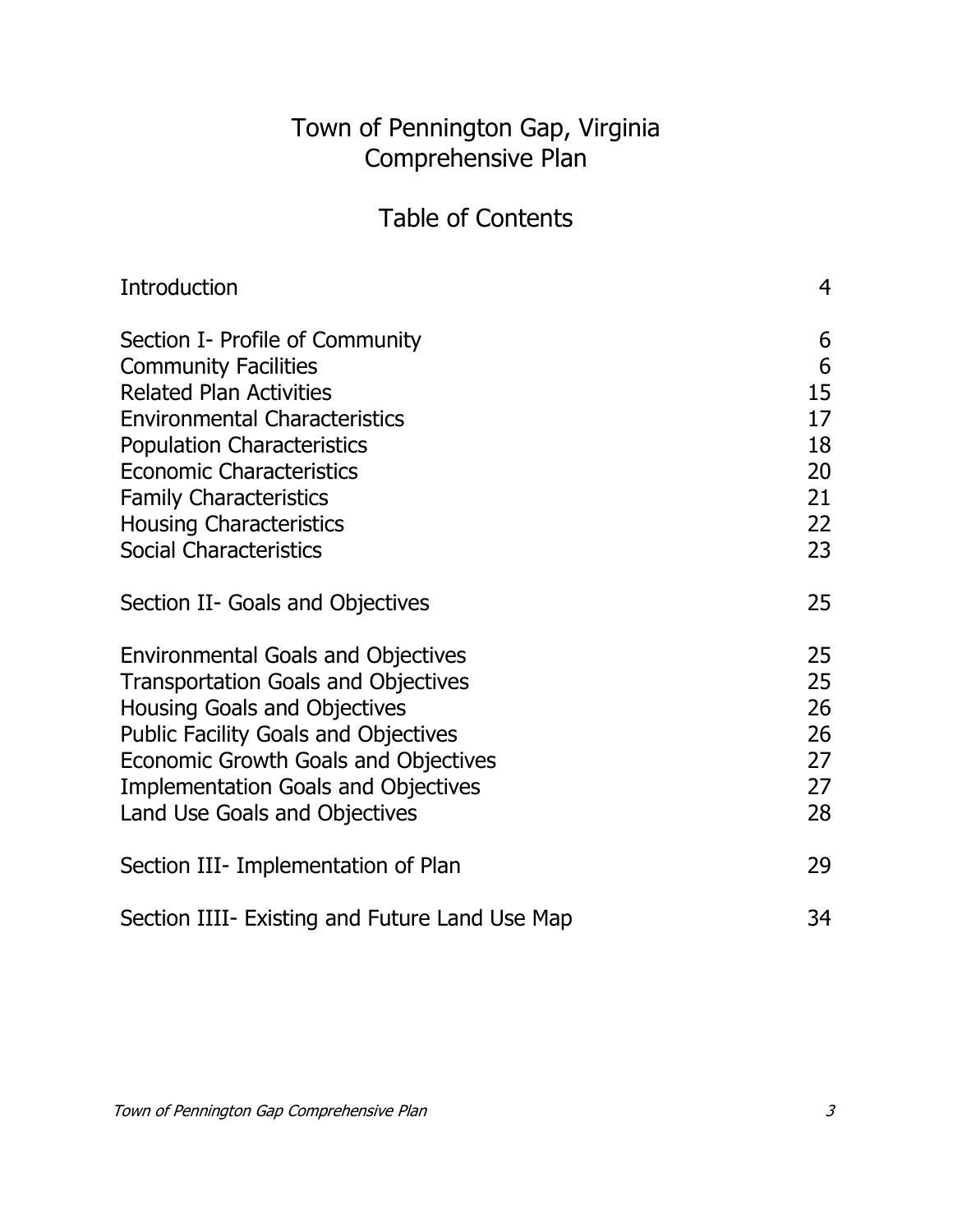# **INTRODUCTION**

# **LOCATION/HISTORY**

The Town of Pennington Gap is located in far southwestern Virginia. The Town is situated in central Lee County, the southwestern most county in the Commonwealth, tucked between the neighboring states of Kentucky and Tennessee. The Town of Jonesville, the county seat of Lee County, is located six miles west of Pennington Gap, while the Town of Big Stone Gap, in adjacent Wise County, is 16 miles to the east. U.S. Highways 58 and 421 and numerous secondary roads serve the Town.

The Town of Pennington Gap came into existence with the extension of the Louisville and Nashville Railroad's Cumberland Valley Division in 1890. The Town is named for the mountain pass situated nearby. As far as can be determined, the name "Pennington" came from an early settler to the area. Soon after the coming of the railroad, the Town was incorporated in 1892.

# **PURPOSE OF THE PLAN**

In accordance with section 15.2.2223 of the Code of Virginia, "The comprehensive plan shall be general in nature, in that it shall designate the general or approximate location, character, and extent of each feature shown on the plan and shall indicate where existing lands or facilities are proposed to be in use...Such plan, with accompanying maps, plats, charts, and descriptive matter shall show the planning commission's long range recommendations for the general development of the territory covered by the plan. It may include, but need not be limited to:

- $\circ$  The designation of areas for various types of public and private development and use...
- o The designation of a system of transportation facilities...
- $\circ$  The designation of a system of community service facilities...
- $\circ$  The designation of historical areas and areas for urban renewal...
- $\circ$  An official map, a capital improvement program, a subdivision ordinance, and a zoning ordinance and zoning district map.

Further, as a minimum "in the preparation of a comprehensive plan, the local commission shall survey and study...use of land, characteristics and conditions of existing development, trends of growth or changes, natural resources, population factors, employment and economic factors, existing public facilities, drainage, flood control and flood damage prevention measures, transportation facilities, the need for housing..."

The Comprehensive Plan is prepared for design year 2040 for the Town of Pennington Gap. The Plan is intended to reflect current conditions and the current objectives of local officials and citizens of Pennington Gap, but will also set forth a series of long range objectives to allow for anticipated conditions occurring within the next twenty years.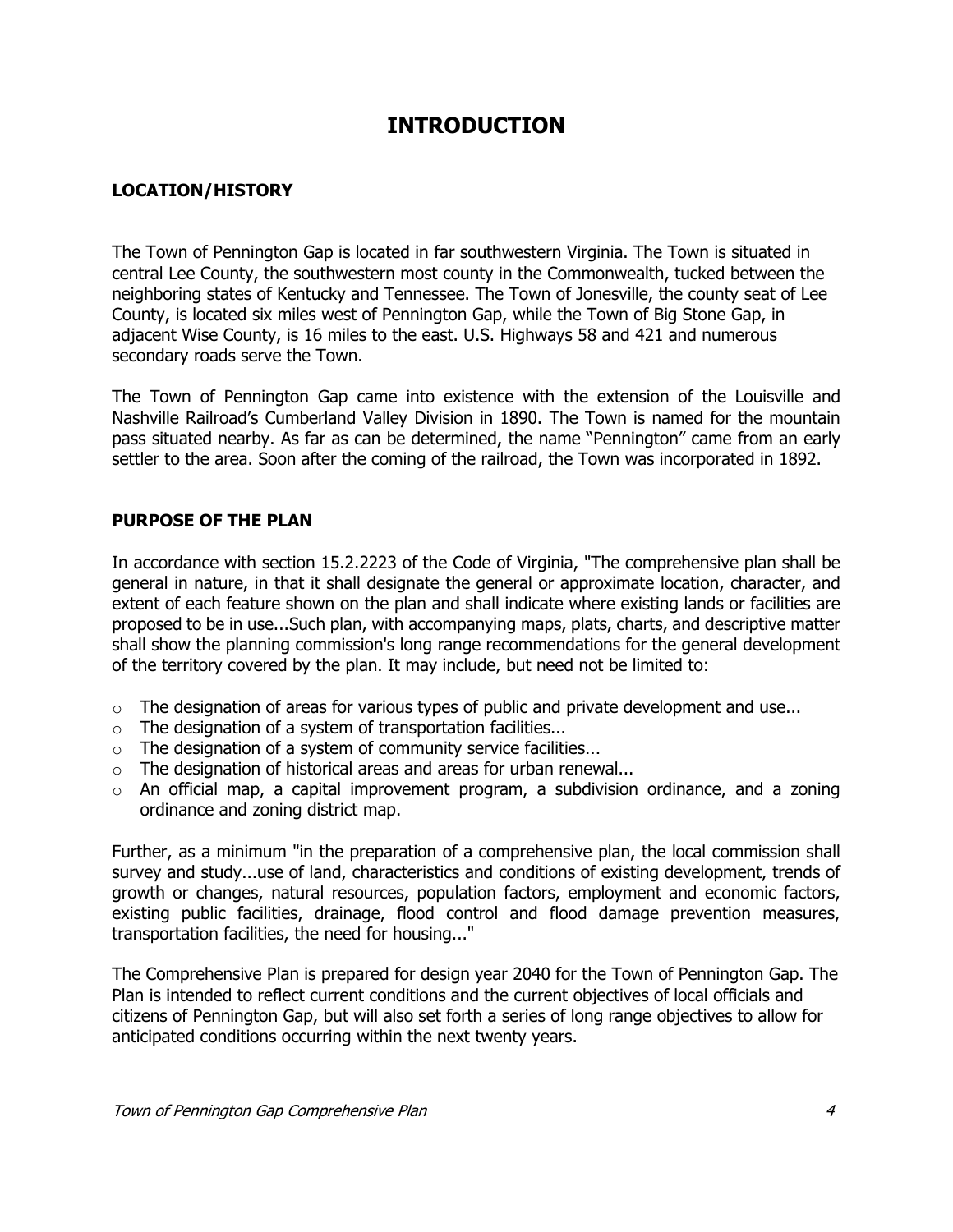# **PLAN ORGANIZATION**

The Pennington Gap Comprehensive Plan consists of three major sections.

The first section presents a profile of the community, including a brief review of related plans and activities that may have an influence on planning for the Town, physiographic and natural features, population characteristics and trends, local economy and employment data, and a housing and neighborhood analysis. The community profile serves as a basis for analysis of the physical development potential and the social economic well-being of the Town.

The second major section of the Plan presents the goals and objectives as determined by the existing land use, transportation, utilities and community facilities, and summarizes major findings of the background analysis in terms of planning factors that influence future development.

The third major section of the Plan deals with specific implementation of Plan recommendations through the zoning and subdivision ordinances and capital improvements program.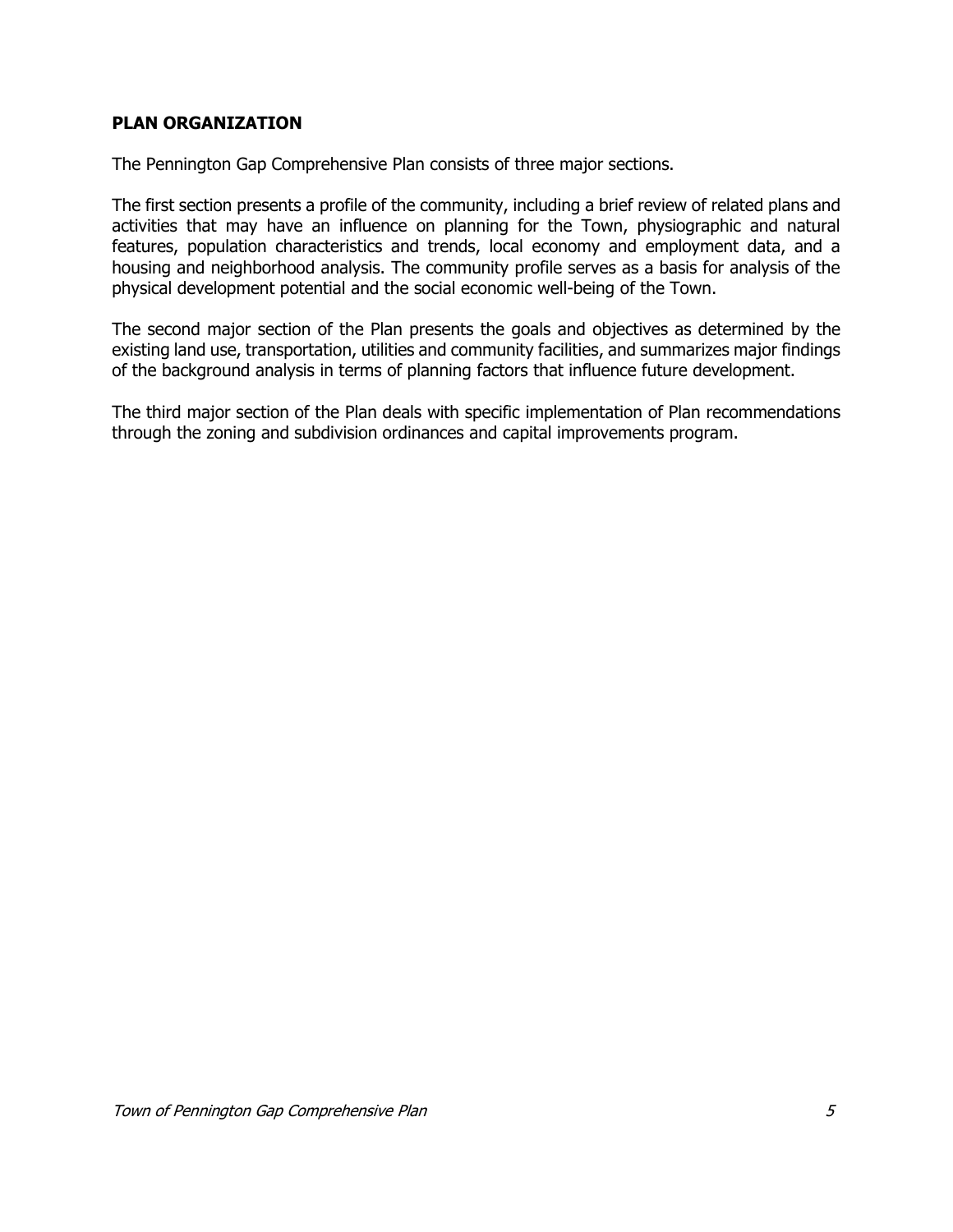# **SECTION I - PROFILE OF COMMUNITY**

# **COMMUNITY FACILITIES**

# **Parks and Recreation Areas**

Leeman Field offers numerous recreational opportunities. The park has basketball, tennis and volleyball courts, a walking path, swimming pool, skate park, pavilions, picnic tables and public restroom facilities. The park also has Little League baseball fields, ATV trail access, and RV park. The Town of Pennington Gap is responsible for the daily upkeep and maintenance of the park.

Nearby recreational opportunities are also available at Cumberland Bowl Park, located in the Town of Jonesville, and at the Wilderness Road State Park and the Jefferson National Forest.

# **Libraries**

Libraries provide an important recreational and educational service for the public. These facilities can be used at no charge and are enjoyed by all age groups. Pennington Gap is served by the Lee County branch of the Lonesome Pine Regional Library System. The Lee County branch houses the second largest number of hardback volumes in the Lonesome Pine Regional Library network. The library also contains a large number of paperbacks, periodicals, records and CD's, microfilm and videos for public use. The library has seven full time employees and is open 54 hours per week.

# **Town of Pennington Gap Water Treatment Plant**

The Pennington Gap water system is owned and operated by the Town. The principal source of water is the Powell River. The Town has a plant capacity of 2 million gallons per day.

The present system has approximately 1,300 connections located within the Town's boundaries. The system also provides water service to areas outside the Town's corporate limits, and wholesales water to Woodway, Dryden, St. Charles and the Lee County Public Service Authority.

# **Town of Pennington Gap Wastewater Treatment Plant**

The Town of Pennington Gap has a wastewater treatment plant with a design capacity of 600,000 gallons per day. The system serves roughly 1,000 connections, both within and outside the corporate limits, plus handling effluent from Dryden, St. Charles, and the Lee County PSA.

# **Public Safety**

The residents of Pennington Gap are served by three law enforcement agencies – the Pennington Gap Police Department, the Lee County Sheriff's Department, and the Virginia State Police. All three focus as separate law enforcement bodies, but exhibit complete cooperation in any situation calling for interdepartmental assistance.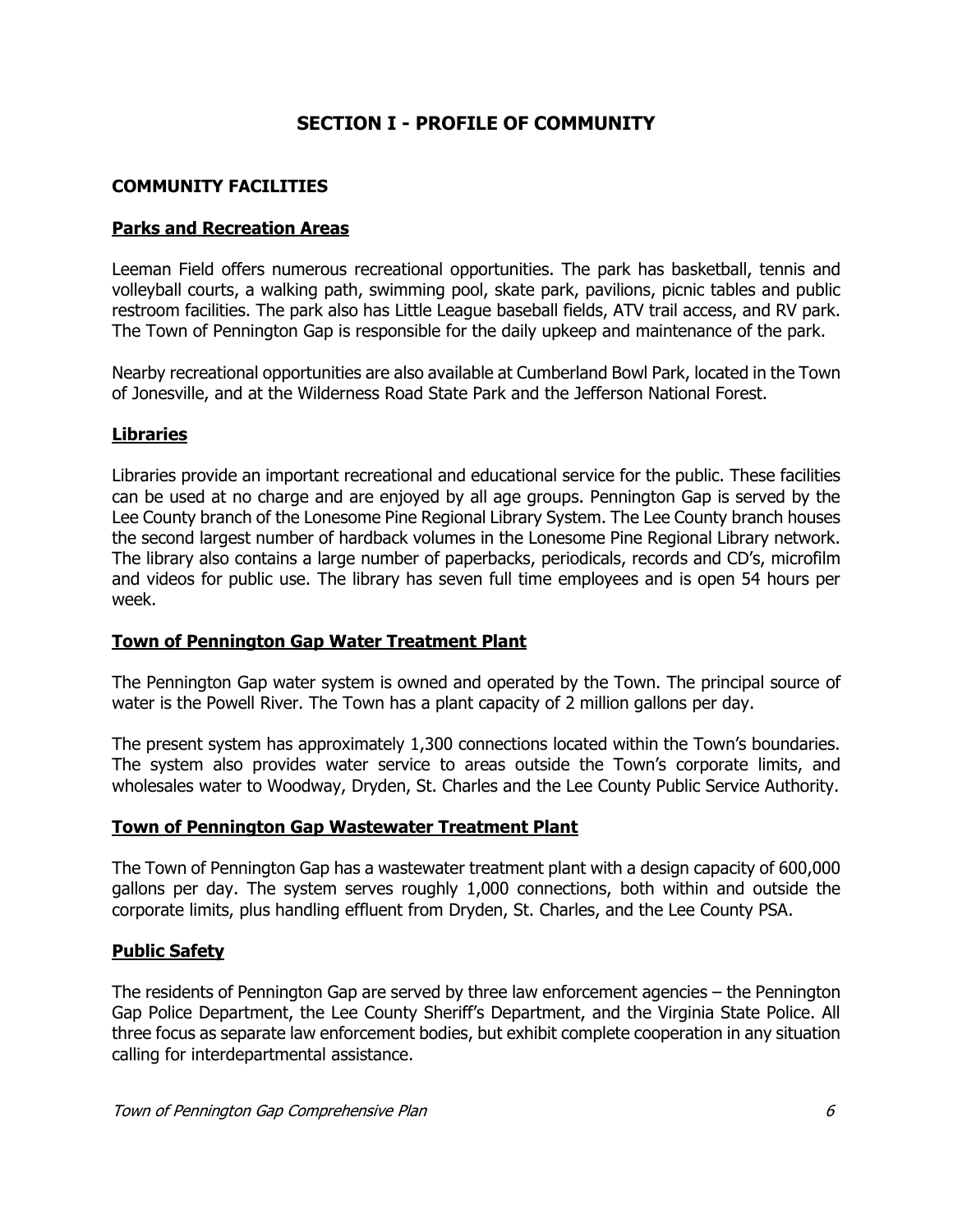The Pennington Gap Police Department has jurisdictional responsibility over all areas within the Town's corporate limits. The Department answers approximately 225 calls per month.

The Town is also a member of the Southwest Virginia Regional Jail Authority, which allows housing of inmates to take place at the regional jail facility in Duffield, in neighboring Scott County.

Pennington Gap also has a 20-member volunteer staffed fire department funded by the Town. The department answers an average of 150 calls per year within the Town's corporate limits and outside the town limits and is also primary agency for the Woodway and St. Charles areas as well. Pennington Gap Fire Department has a current ISO rating of Four inside the town limits and a Four B outside the corporate limits within a five-mile radius of both Pennington and Woodway.

The Town is also served by several different Volunteer Rescue Squads and one private Emergency Medical Service. These include C-Trans Medical Services and the Jonesville, St. Charles, Keokee, and Dryden Volunteer Rescue Squads.

# **Medical Services and Facilities**

Lee County health care facilities consists of a newly-reopened county hospital located in Pennington Gap, a county health department, and several private medical practices and health clinics. These include: Dr. Maloney Pennington & Jonesville Offices, Dr. Litton of Litton Family Medicine, Stephanie Purvis FNP, Mona Speak FNP of Family First Medical, ARH, Hopkins Medical, Stone Mountain Health Services, and Dr. Bell in Rose Hill.

In April 2014, the Lee County Board of Supervisors formed the Lee County Hospital Authority (LCHA) to head the effort to secure a new health care facility for the County. LCHA with overwhelming support from the citizens, municipalities, and elected officials began the laborious and lengthy process of trying to achieve this goal. Attracting a health care provider that could envision the benefit of serving a rural area was quite challenging. After a number of attempts and 8 years, their persistence was rewarded when Ballad Health agreed to reestablish a hospital in July 2021. The Lee County Hospital Authority now exists to help facilitate community concerns and needs with the hospital.

Since its opening in July 2021, the Lee County Community Hospital has provided crucial services for the residents of the county. The facility is a critical access hospital with 10 Emergency Rooms, 10 Inpatient/Observation Rooms, Radiology (to include CT, Ultrasound, and Digital Radiography), and a Laboratory.

The Lee County Health Department was built in 1971 and is located in Jonesville. It is one of three health departments in the LENOWISCO Health District. The Health Department is staffed with physicians, nurse practitioners, public health nurses, environmental health specialists, dentist, nutritionists, and support staff. They play a major role in protecting the health of all of the residents of Lee County. This is accomplished in a variety of ways, including preventative health measures, primary care services, and health promotion and education.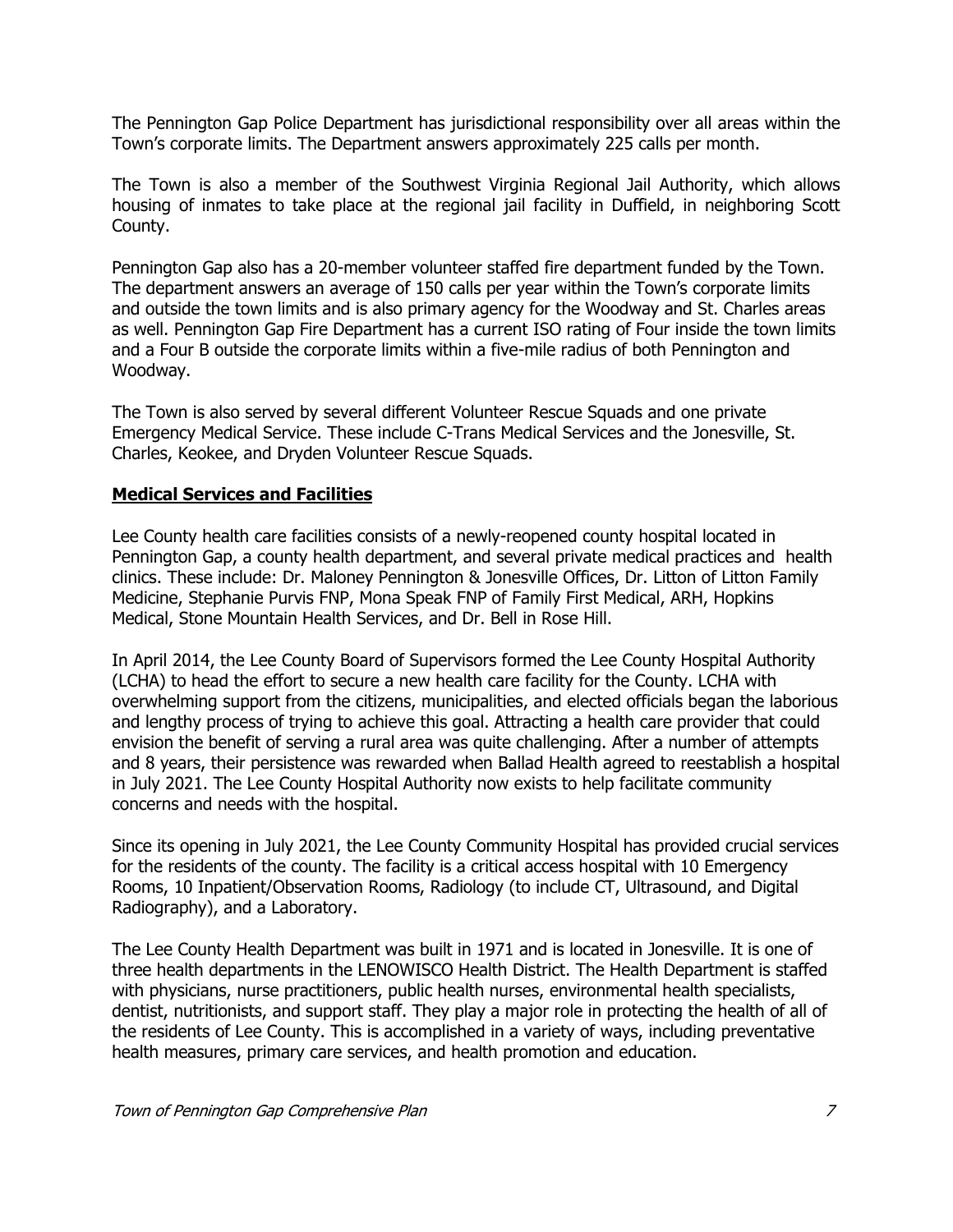St. Charles Health Council Inc., doing business as Stone Mountain Health Services, provides primary health care for Pennington gap and Lee County, Virginia. Its patients include Medicaid and Medicare patients, private insurance patients, private pay patients, uninsured patients, and has a sliding fee scale for qualified low income persons. St. Charles Health Council, Inc. currently employs 5 doctors and 7 nurse practitioners in additions to benefits counselors, respiratory therapists, and behavioral health counselors to provide services. The Health Council services include:

- Routine, primary medical services for all ages.
- A Pharmacy Connect program which is a medication assistance program that provides cost-effective medicine for qualified persons who cannot afford medications.
- Behavioral Health Services
- The only federally funded Black Lung Clinic in the Commonwealth of Virginia to help miners and their families with health issues.
- A Layperson Legal Representation program that has helped miners and their families receive benefits in Worker's Compensation claims.

There are clinics in Jonesville, Ewing, and St. Charles which operates the Black Lung Clinic.

# **Education**

Lee County is served by six elementary schools, two middle schools, and two high schools. Lee County also has one career and technical school.

Dryden Elementary School Jonesville Middle School Elydale Elementary School Flatwoods Elementary School **Lee High School** Rose Hill Elementary School Thomas Walker High School St. Charles Elementary School

Elk Knob Elementary School Pennington Gap Middle School

The Lee County Special Education program offers classes for educable mentally challenged, learning disabled, emotionally disturbed, speech- and visually-impaired, and also has a program designed for the hearing impaired.

# **Business Establishments**

The Town of Pennington Gap, though a small town, has a vast array of commercial establishments, businesses and local merchants. The Town is unique in that it has such a variety of commercial and retail establishments while still able to maintain a "small town" feel.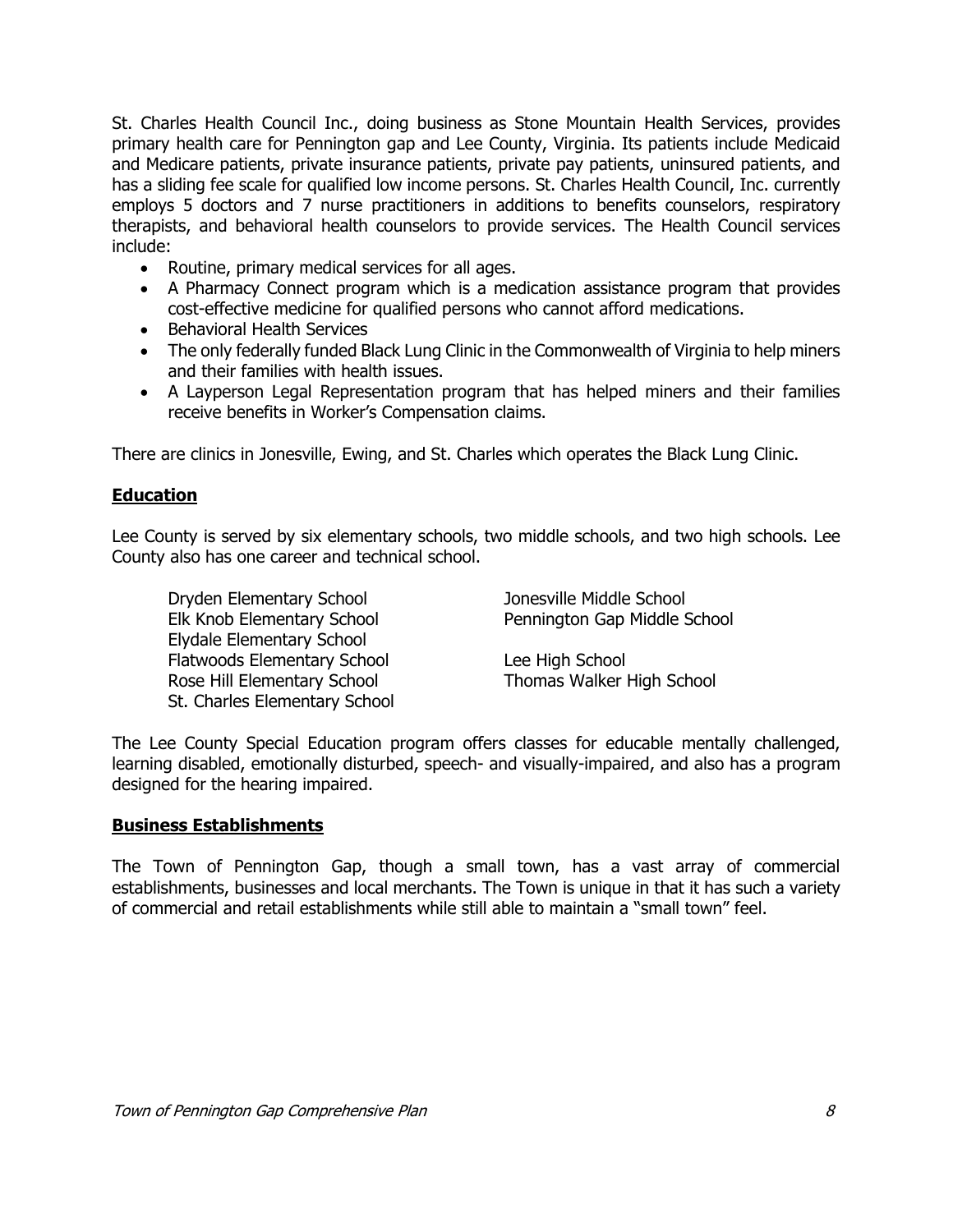| <b>Accounting/Tax Preparation</b>    |                               |
|--------------------------------------|-------------------------------|
| Bledsoe Bookkeeping & Tax Service    | 6413 Highway 421              |
| Britton's Tax Service                | 106 Britton Drive             |
| Diana Pope, CPA                      | 116 Rogers Street             |
| <b>H&amp;R Block</b>                 | 119 S Lakewood                |
| Livesay Tax & Business Advisors      | 185 Redwood Ave               |
| Parsons Accounting                   | 42225 E Morgan Ave            |
| <b>Auction</b>                       |                               |
| Fannon Land & Auction Company        | 42115 E Morgan Ave            |
| Lee Auction Company                  | 41091 Morgan Ave              |
| <b>Banks</b>                         |                               |
| Farmers & Miners Bank                | 41526 W Morgan Ave            |
| <b>Powell Valley Bank</b>            | 42180 E Morgan Ave            |
| Lee Bank & Trust                     | 41371 W Morgan Ave            |
| <b>Beauty Salons</b>                 |                               |
| Envi Hair Studio                     | 112 S Johnson Dr. Suite 101   |
| Halos Hair Salon                     | 41574 W Morgan Ave            |
| Modernette                           | 282 Westgate Mall Cir Ste 126 |
| Sonny's Hair Care                    | 5181 Highway 421              |
| The Hairquarters                     | 42065 E Morgan Ave            |
| Valarie's Beauty Shop                | 41790 E Morgan Ave            |
| <b>Car Repair/ Carwash/ Purchase</b> |                               |
| <b>Central Automotive</b>            | 41045 W Morgan Ave            |
| <b>Cumberland Automotive</b>         | 42328 E Morgan Ave            |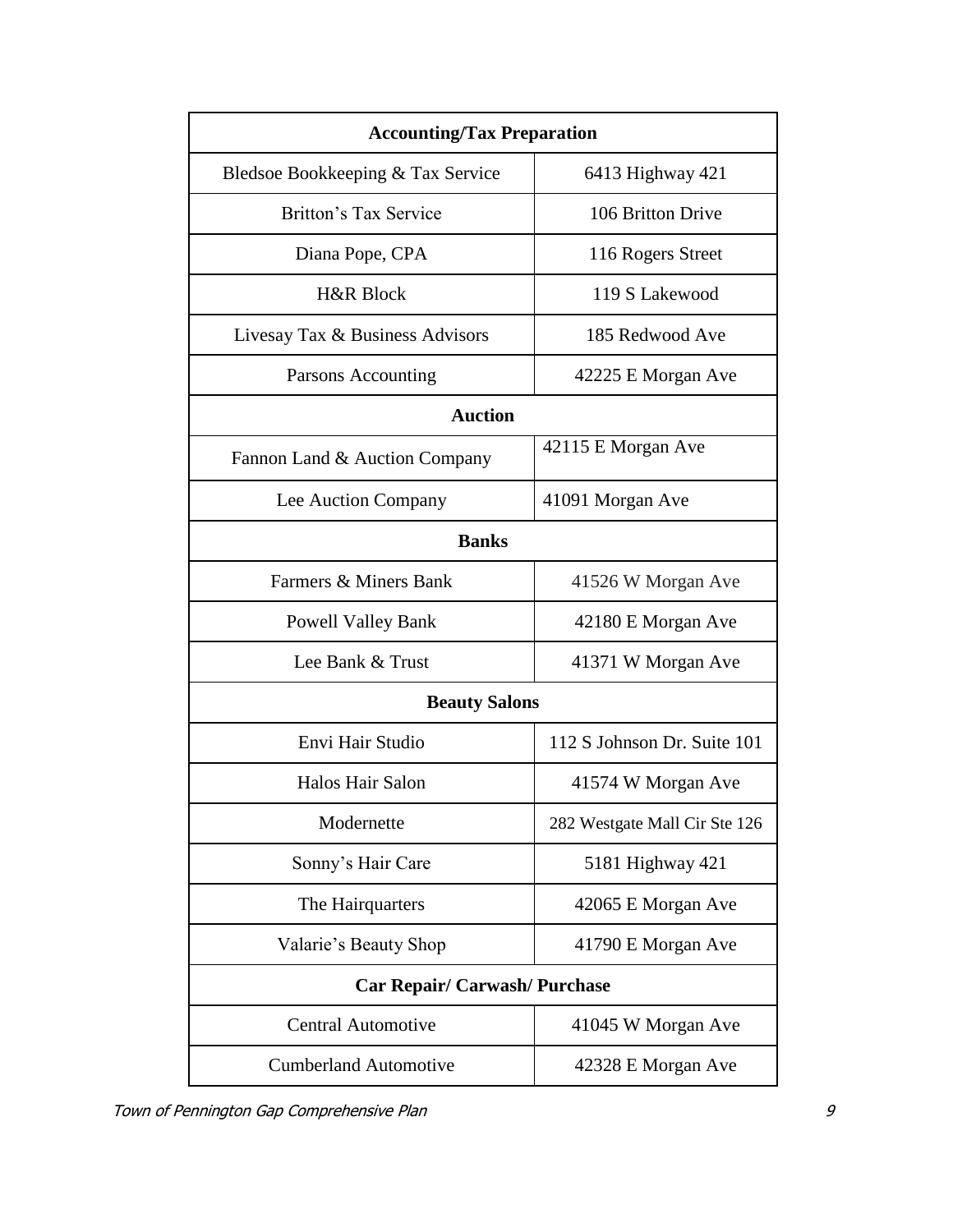| <b>Davis Transmissions</b>                 | 213 N Main St                      |
|--------------------------------------------|------------------------------------|
| Discount Motors/ Williams Towing           | 41279 W Morgan Ave                 |
| Family Tire & Wash House                   | 40848 W Morgan Ave                 |
| Mark's Alignment & Wrecker Service         | 40578 W Morgan Ave                 |
| <b>Xpress Carwash</b>                      | 40480 W Morgan Ave                 |
| <b>Child Care</b>                          |                                    |
| <b>Stepping Stones Academy</b>             | 282 Westgate Mall Cir              |
| <b>Churches</b>                            |                                    |
| Beech Hill Baptist                         | 299 Media St                       |
| <b>Calvary Baptist Church</b>              | 136 Westgate Mall Cir              |
| Calvary Temple Church of God Mountain Assy | 240 Forest Ave                     |
| <b>First Baptist Church</b>                | 41851 E Morgan Ave                 |
| <b>First Christian Church</b>              | 41481 W Morgan Ave                 |
| <b>First United Methodist Church</b>       | 41880 E Morgan Ave                 |
| Harber's Chapel Pentecostal Church         | 645 Joslyn Ave.                    |
| Pennington Church of Christ                | 282 Westgate Mall Cir Ste 121      |
| <b>Wells Chapel Church</b>                 | 224 Leona St                       |
| <b>Entertainment</b>                       |                                    |
| Family & Friends "Friday Night Music"      | 116 Westgate Mall Cir              |
| Lee Theatre                                | 41676 W Morgan Ave                 |
| <b>Financial Investments</b>               |                                    |
| <b>Edward Jones</b>                        | 41854 E Morgan Ave                 |
| <b>Fitness</b>                             |                                    |
| Alter-Fit, LLC                             | 282 Westgate Mall Cir Suite<br>102 |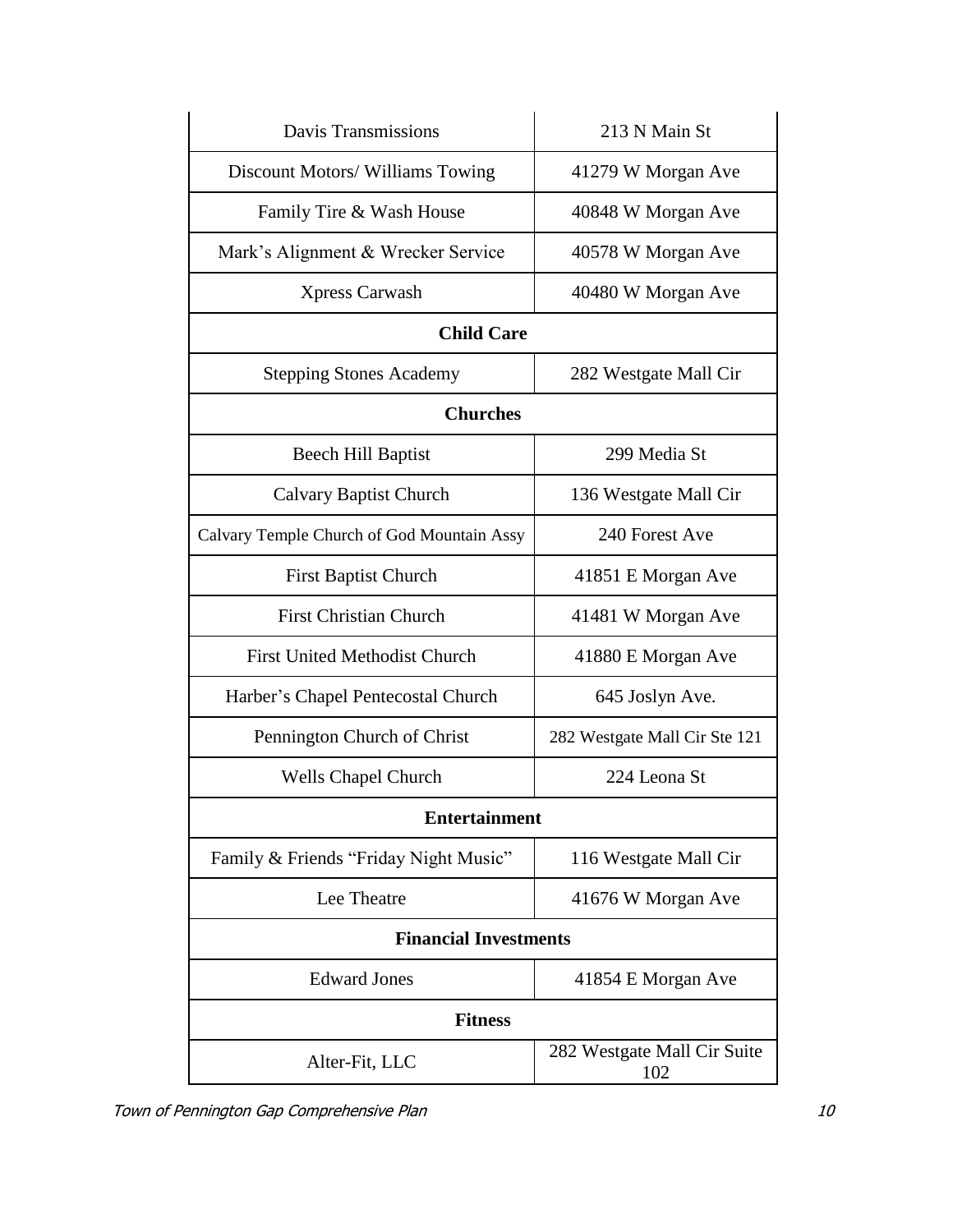| <b>Fusion Fitness</b>                 | 282 Westgate Mall Cir Suite<br>124 |  |
|---------------------------------------|------------------------------------|--|
| The Body Shop                         | 218 Woodway Rd                     |  |
| <b>Florist</b>                        |                                    |  |
| <b>Norton Floral</b>                  | 40814 W Morgan Drive               |  |
| <b>Funeral Homes</b>                  |                                    |  |
| Mullins-Sturgill Funeral Home         | 298 Harrell St                     |  |
| <b>Province Funeral Home</b>          | 42098 E Morgan Ave                 |  |
| <b>Furniture Store</b>                |                                    |  |
| <b>American Rental</b>                | 40494 W Morgan Ave                 |  |
| <b>EZ</b> Rentals                     | 205 River Bend Dr, Suite 106       |  |
| Home Appliance & Furniture Company    | 41685 W Morgan Ave                 |  |
| <b>Gas Stations</b>                   |                                    |  |
| <b>Black Diamond #29</b>              | 40554 W Morgan Ave                 |  |
| Lee's Food Mart                       | 42149 E Morgan Ave                 |  |
| Food City Gas-n-Go                    | 42164 E Morgan Ave                 |  |
| <b>Grocery Stores</b>                 |                                    |  |
| Food City                             | 205 River Bend Dr.                 |  |
| Grabeel IGA #3                        | 41815 E Morgan Ave                 |  |
| <b>Insurance Agencies</b>             |                                    |  |
| Belcher, Doss & Williams              | 282 Westgate Mall Cir, Ste 125     |  |
| C Group Insurance                     | 42065 E Morgan Ave                 |  |
| Herndon Insurance                     | 103 N Johnson Dr                   |  |
| <b>InsurePro Nationwide Insurance</b> | 40539 W Morgan Ave                 |  |
|                                       |                                    |  |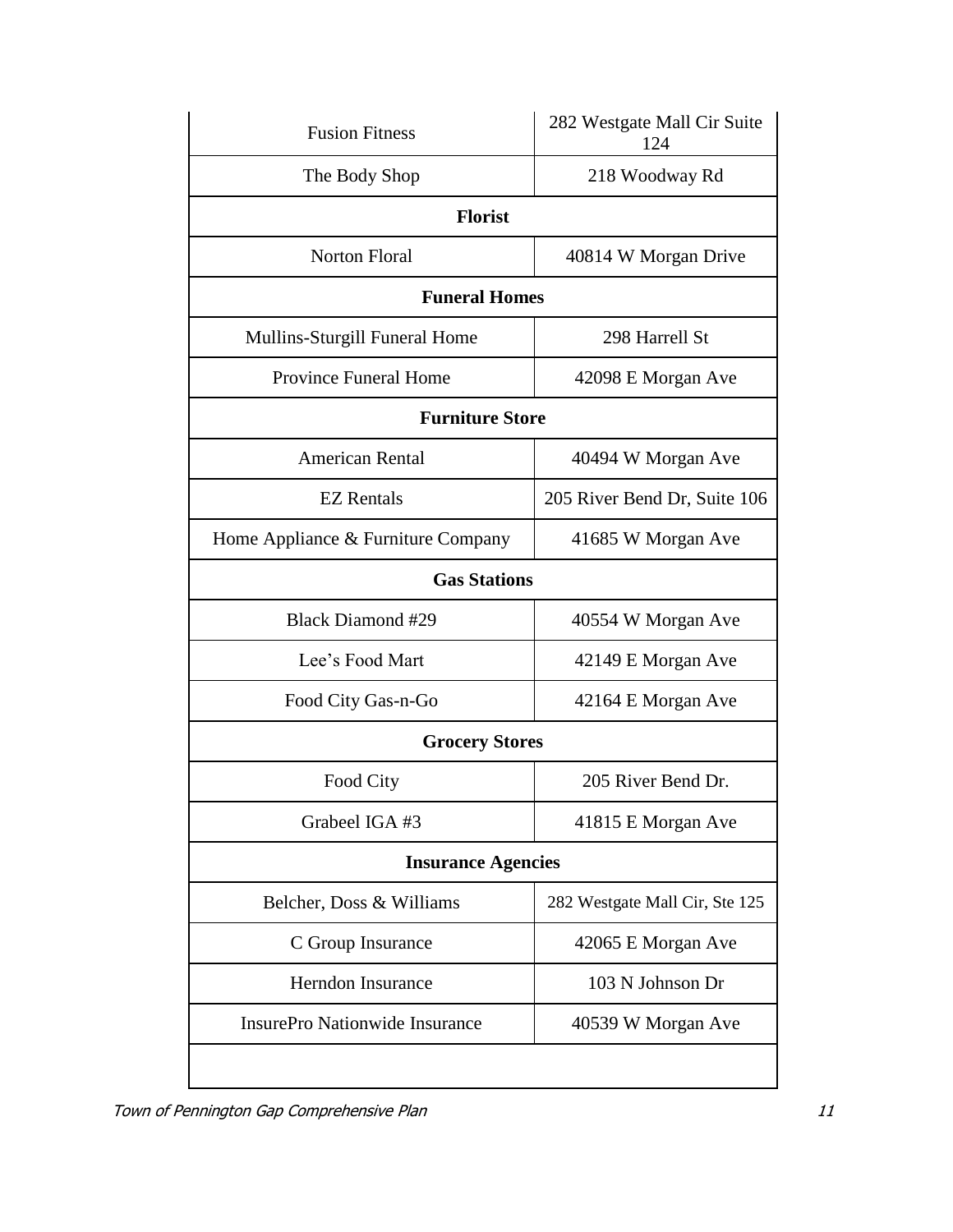| <b>Laundromat</b>                      |                                |  |
|----------------------------------------|--------------------------------|--|
| Tidy K Laundromat                      | 42106 E Morgan Ave             |  |
| <b>Law Offices</b>                     |                                |  |
| <b>Kinser Law</b>                      | 41342 W Morgan Ave             |  |
| Williams Law Office                    | 282 Westgate Mall Cir. Ste 124 |  |
| Hospital                               |                                |  |
| Lee Regional Medical Center            | 127 Health Care Dr             |  |
| <b>Medical Offices/Health Services</b> |                                |  |
| <b>Family First Medical</b>            | 41718 W Morgan Ave             |  |
| Lee Family Dental                      | 41830 E Morgan Ave             |  |
| <b>ARH Pennington Clinic</b>           | 121 Stacy Dr                   |  |
| <b>Cornerstone Therapy Services</b>    | 40480 W Morgan Ave             |  |
| Drs. Botts and Botts Optometrist       | 41372 W Morgan Ave             |  |
| Haynes Chiropractic                    | 123 N Johnson Dr Suite 202     |  |
| In Home Care, Inc.                     | 185 Redwood Ave Suite 102C     |  |
| Lee Health & Rehabilitation Center     | 208 Healthcare Dr              |  |
| Moving Forward Physical Therapy        | 282 Westgate Mall Cir. Ste 104 |  |
| Southern Home Respiratory & Equipment  | 205 River Bend Dr. Suite 104   |  |
| <b>Watson Dental Care</b>              | 128 S Kentucky St              |  |
| <b>Mental Health/Counseling</b>        |                                |  |
| <b>Family Preservations Services</b>   | 103 N Main Street              |  |
| <b>Motel</b>                           |                                |  |
| Convenient Inn                         | 171 Industrial Dr              |  |
|                                        |                                |  |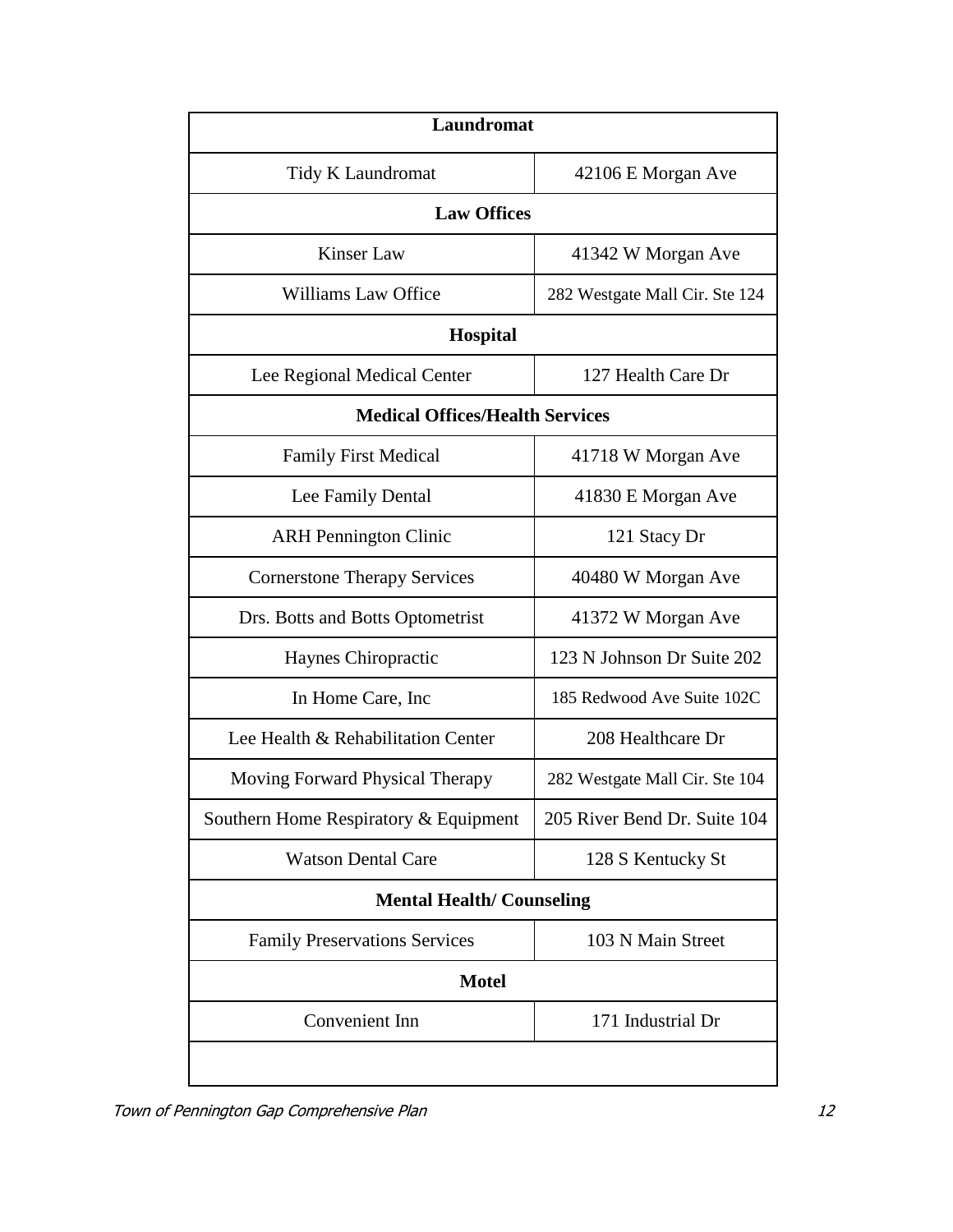| <b>Other Establishments</b>    |                                |
|--------------------------------|--------------------------------|
| <b>American Concrete Group</b> | 631 Industrial Dr              |
| <b>American Tree Experts</b>   | 171 N Kentucky St              |
| <b>East End Flea Market</b>    | 42225 E Morgan Ave             |
| Gap Mini Storage               | 200 N Kentucky Ave             |
| Intoxalock                     | 42328 E Morgan Ave             |
| Lee Driving School             | 41670 W Morgan Ave             |
| Lee School of Driving          | 316 Kentucky St                |
| My County Radio                | 134 Main St                    |
| Old Dominion Power Co.         | 42311 E Morgan Ave             |
| <b>Powell Valley News</b>      | 41798 E Morgan Ave             |
| <b>Thrift Shop</b>             | 41633 W Morgan Ave             |
| U. S. Post Office              | 41610 W Morgan Ave             |
| <b>USA Custom Solutions</b>    | 134 Main St                    |
| Vacuum Outlet                  | 6413 Highway 421               |
| <b>WSWV Radio Station</b>      | 208 Westgate Mall Cir. Ste 101 |
| <b>Pharmacies</b>              |                                |
| John C. Marion Pharmacy        | 156 Combs Rd                   |
| Food City Pharmacy             | 205 River Bend Dr.             |
| Pennington Pharmacy            | 41692 W Morgan Ave             |
| Walgreens                      | 5261 Highway 421               |
| <b>Restaurants</b>             |                                |
| Charly's                       | 41751 W Morgan Ave             |
| El Centenario                  | 205 River Bend Dr.             |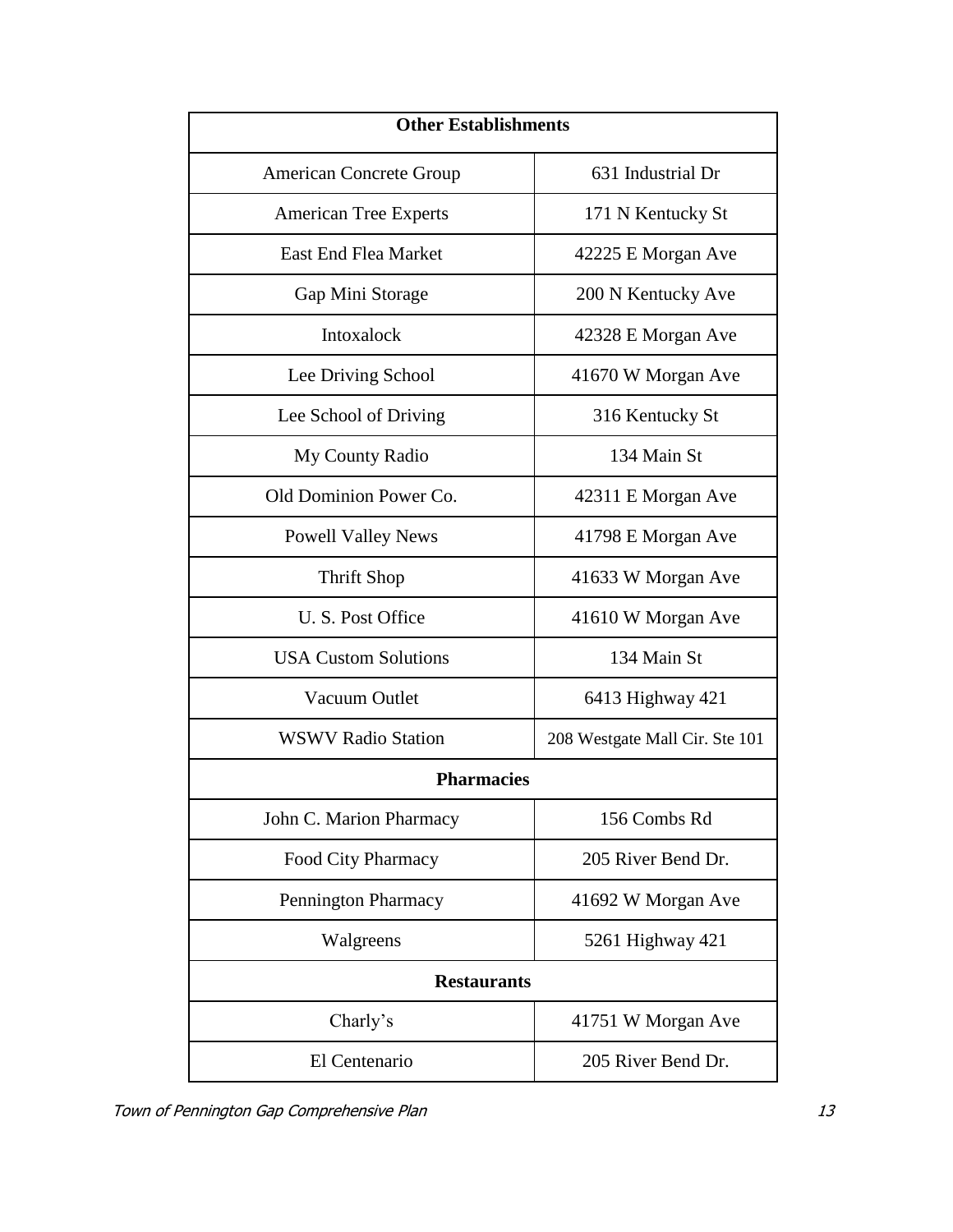| Hardees                   | 712 E Morgan Ave                |
|---------------------------|---------------------------------|
| Hong Kong                 | 205 River Bend Dr, Suite 101    |
| Huddle House #628         | 1526 West Morgan Ave            |
| McDonalds                 | 42357 E Morgan Ave              |
| Nana's Country Kitchen    | 191 Industrial Dr               |
| Pizza Hut                 | 42585 E Morgan Ave              |
| Rooster's Pub             | 131 Harrell St                  |
| Subway                    | 42134 E Morgan Ave              |
| Taco Bell                 | 42487 E Morgan Ave              |
| <b>Stores</b>             |                                 |
| <b>Advance Auto Parts</b> | 42216 E Morgan Ave              |
| American Ink              | 41822 E Morgan Ave              |
| <b>Antiques And More</b>  | 41685 W Morgan Ave              |
| Cuz's Tanning LLC         | 282 Westgate Mall Cir Suite 128 |
| D&D's Smoke Shack         | 137 N. Johnson Dr, Suite 101    |
| <b>Family Dollar</b>      | 205 River Bend Dr. Suite 103    |
| First VA Pawn & Gold      | 41618 W Morgan Ave              |
| Fur, Feathers & Fins      | 282 Westgate Mall Cir           |
| Gab Shak Boutique         | 282 Westgate Mall Cir Ste 128   |
| Kun Tree Apparel          | 109 N Main Street               |
| Liberty Sport & Pawn      | 42259 E Morgan Ave              |
| <b>Look Twice</b>         | 282 Westgate Mall Cir. Ste 118  |
| O'Reilly Auto Parts       | 42216 E Morgan Ave              |
| Pennington Armory         | 41709 W Morgan Ave              |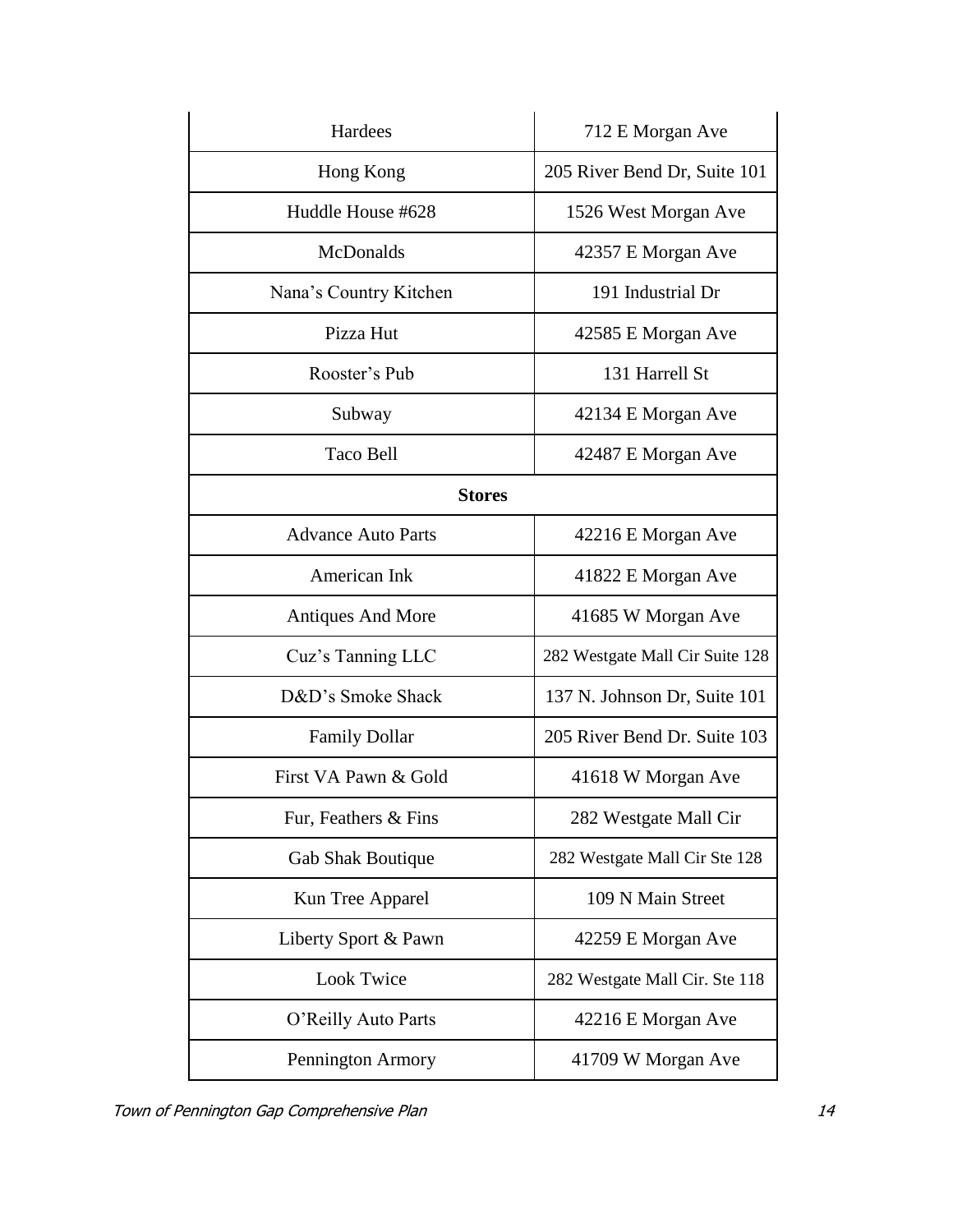| Pennington Yard Sale Store      | 282 Westgate Mall Cir Suite 119 |
|---------------------------------|---------------------------------|
| Planet Vapor                    | 40480 W Morgan Ave              |
| Pullin Ink                      | 179 N Kentucky St               |
| Rise and Shine Spa and Boutique | 282 Westgate Mall Cir Suite 117 |
| Smokin' Guns                    | 42244 E Morgan Ave              |
| SoVa Gardens                    | 42454 E Morgan Ave              |
| <b>Spears Drone Photography</b> | 283 Church Ave                  |
| The Dusty Monkey Auction House  | 41699 W Morgan Ave              |
| Tri-State Metal                 | 42454 E Morgan Ave              |
| <b>Verizon Wireless</b>         | 41738 W Morgan Ave              |
| Warner's Tobacco Outlet         | 282 Westgate Mall Cir Suite 128 |

# **RELATED PLANS AND ACTIVITIES**

Current and future planning efforts for the Town of Pennington Gap are influenced by planning activities of neighboring jurisdictions, Lee County, and regional agencies and authorities. Planning activities that affect the future development of Pennington Gap may range from the general, comprehensive plans of neighboring jurisdictions to the more specific site plans of industries or commercial developments. A brief review of related planning efforts and activities that may affect recommendations contained in the Town of Pennington Gap Comprehensive Plan is outlined as follows:

# **Lee County Comprehensive Plan**

The current Lee County Comprehensive Plan was prepared by the Lee County Planning Commission with assistance from the LENOWISCO Planning District Commission and was adopted by the County Board of Supervisors in 2003. Updated in 2022, county-wide statistics on physical characteristics, natural resources, the economy and population, land use and land use suitability, housing, public water and sewer, community facilities, and transportation form a basis for goals and objectives. These goals for development in the County, including its incorporated towns, provide a foundation for specific comprehensive plan recommendations.

# **Town of Pennington Gap Industrial Development Authority**

The Town of Pennington Gap established the Industrial Development Authority in 2012. The Town felt that an organization that focused solely on the needs and desires of the citizens of Pennington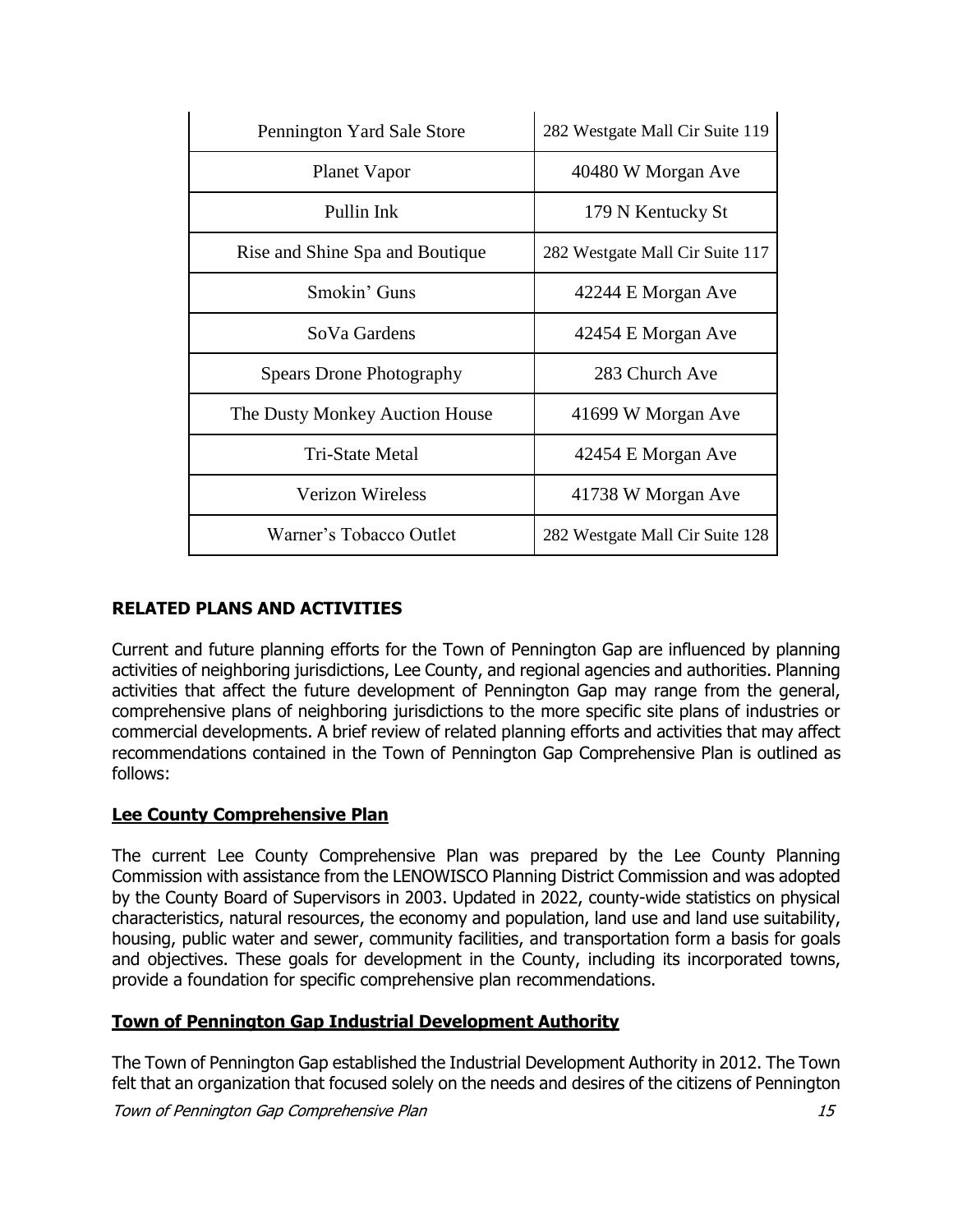Gap was greatly needed. The purpose of this organization is to provide assistance and financial support in order to attract businesses to locate or expand in the corporate limits of Pennington Gap. The IDA has been highly successful in helping to establish new businesses, provide support for existing businesses, and has been a catalyst for downtown revitalization. The IDA is currently in the planning stages for additional projects that will improve services and create new employment opportunities.

# **Lee County Economic Development Authority**

The Town of Pennington falls within the service area of the Economic Development Authority of Lee County Virginia. The Town of Pennington Gap Industrial Development Authority granted the County entity blanket authority for investment within the municipality as it sees fit. The purpose of the Authority shall be to promote and facilitate economic growth and development in Lee County by persuading manufacturing, industrial, and commercial enterprises to locate or remain in Lee County. Further, the Authority shall work to further the economic well-being of the citizens of Lee County by increasing their commerce and promoting their safety, health, welfare, and prosperity. The purpose shall also be to achieve the objectives established by the Authority to provide additional employment for all sectors of the Community, to promote economic stability and growth in the Community, and to assist the County in meeting its development objectives.

# **LENOWISCO Planning District Commission**

LENOWISCO was organized as a Planning District Commission in 1969 and currently operates under the Regional Cooperation Act, Title 15.2 of the 1950 Code of Virginia. Its primary purpose is to promote the orderly and efficient development of the physical, social and economic elements of the district by planning and assisting its three counties, one city and 15 incorporated towns to plan for the future. The Commission's Board of Directors is appointed by their respective localities. LENOWISCO is a multi-purpose association of its constituents for mutual benefits, and as such, operates a broadly based planning and economic development program for the region. The Commission formally plans for the orderly growth in the towns and surrounding areas of the District, while pursuing programs for the economic and social development of the entire area. LENOWISCO serves as the communicator between local governments and federal and state agencies, provides technical assistance and acts as a clearinghouse for public funding applications. The Commission also acts as a data bank, collecting and analyzing economic and environmental data for the region.

In compliance with the Regional Cooperation Act, one of the Commission's primary duties is the preparation and adoption of strategic plans for the region. These have included the 1970 Regional Land Use Plan, unanimously adopted by its local government in April 1973, and recently been updated. The Regional Water Quality Management Plan serves as a major policy document regarding water quality issues in the region. From 1972 to 1978, the Commission had special authority to implement the Overall Economic Development Program (OEDP) that promulgated a growth center concept. The district's counties and city organized the Duffield Development Authority to implement the industrial park at Duffield, a designated growth center. The LENOWISCO Comprehensive Economic Development Strategy, successor to the OEDP, helps guide regional community and economic development efforts and strategies. Over the years, LENOWISCO has been instrumental in providing direct services to the Town of Pennington Gap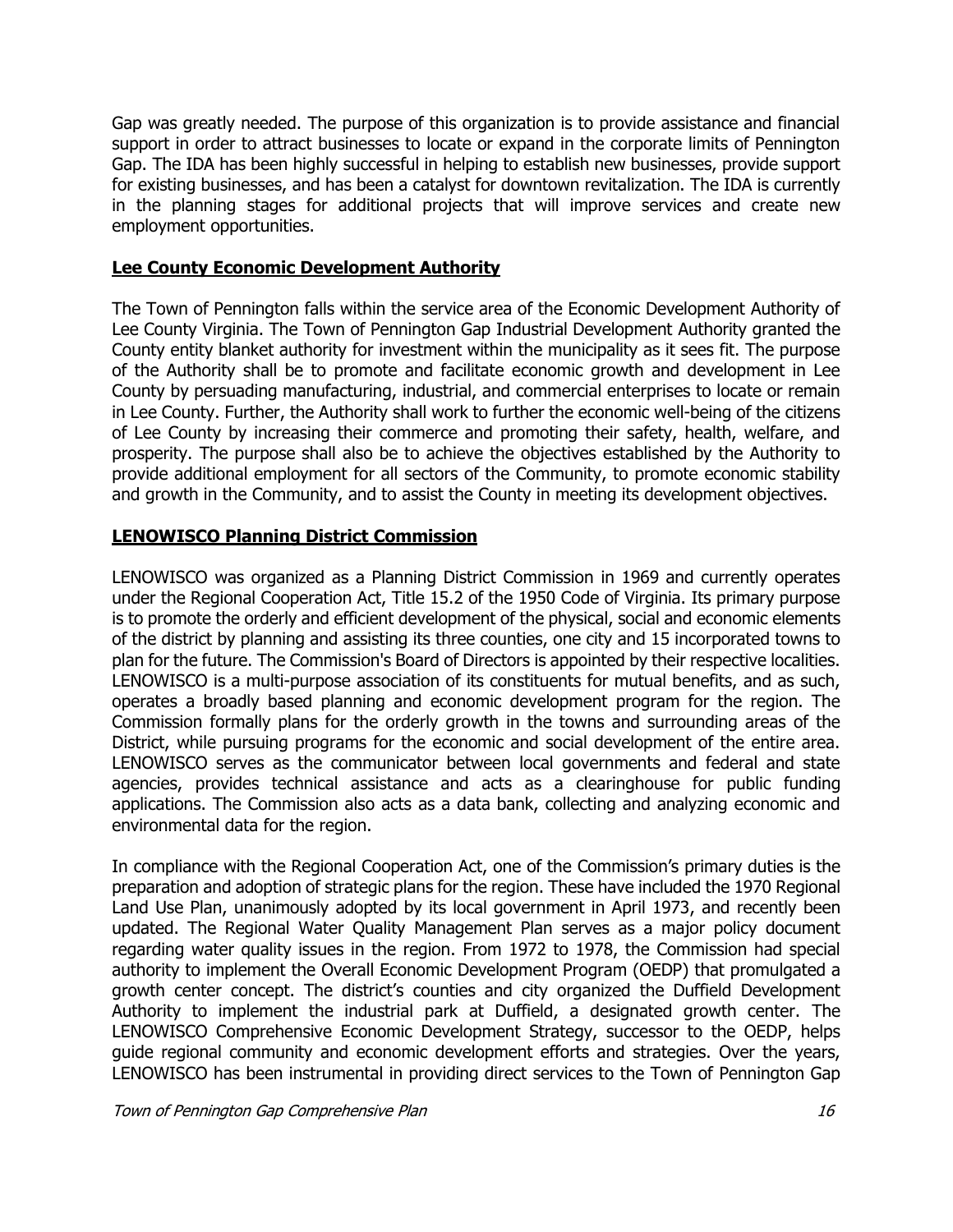in the procurement of federal/state funds for utility system, recreation and other improvements.

# **Virginia Department of Transportation**

The Virginia Department of Transportation revises its six-year plan each year. The Town of Pennington Gap is a participant in the Department's Rural Program and maintains projects on the list for implementation. The Virginia Department of Transportation 2020 plan outlines solutions and specific land use suggestions to relieve current traffic problems. The most up-to-date information regarding transportation project priorities for the Town of Pennington Gap can be found on the Virginia Department of Transportation web site at [www.vdot.gov.](http://www.vdot.gov/)

# **ENVIRONMENTAL CHARACTERISTICS**

Pennington Gap's natural resources include topography, climate, and geological, natural and hydrological features. Development activities are often influenced by natural resources. For example, steeply sloping areas may make roadway construction too costly, and soils may have insufficient bearing capacity for buildings. Likewise, natural resources are affected by intensity of development. Effects may include increased surface drainage, soil erosion, or air and water pollution.

# **Climate**

Pennington Gap's climate is characterized by a moderate, continental climate, with fairly cool winters and warm, moist summers. The winters are short and cold, with occasional moderate spells; the summers are warm, with occasional very hot days. Summer evenings and nights are usually cool and pleasant. The average frost-free season is 165 days. The prevailing winds are westerly (from the west and southwest).

# **Geological Features**

Pennington Gap is located near the dividing point between the Valley and Ridge physiographic province of Virginia, a region characterized by linear east-west to northeast tending valleys and parallel mountain ridges, and the Cumberland Mountain section of the Appalachian Plateau. The Cumberland Mountain section is distinguished by its relief and altitude and is higher than the Cumberland Plateau farther to the west. Stone Mountain is underlain by sandstone that has resisted weather. In contrast, much of the intermountain area is underlain by shale and limestone, both of which are less resistant to weathering than sandstone.

# **Natural Features**

Pennington Gap is located in a valley formed by Poor Valley Ridge and Stone Mountain at the north and a series of smaller ridges to the south. Most surrounding topography is extreme, with elevations ranging between 1,300 and 1,600 feet above sea level. The median elevation is 1,400 feet.

Air pollution is presently not a significant problem in Pennington Gap. There are no major facilities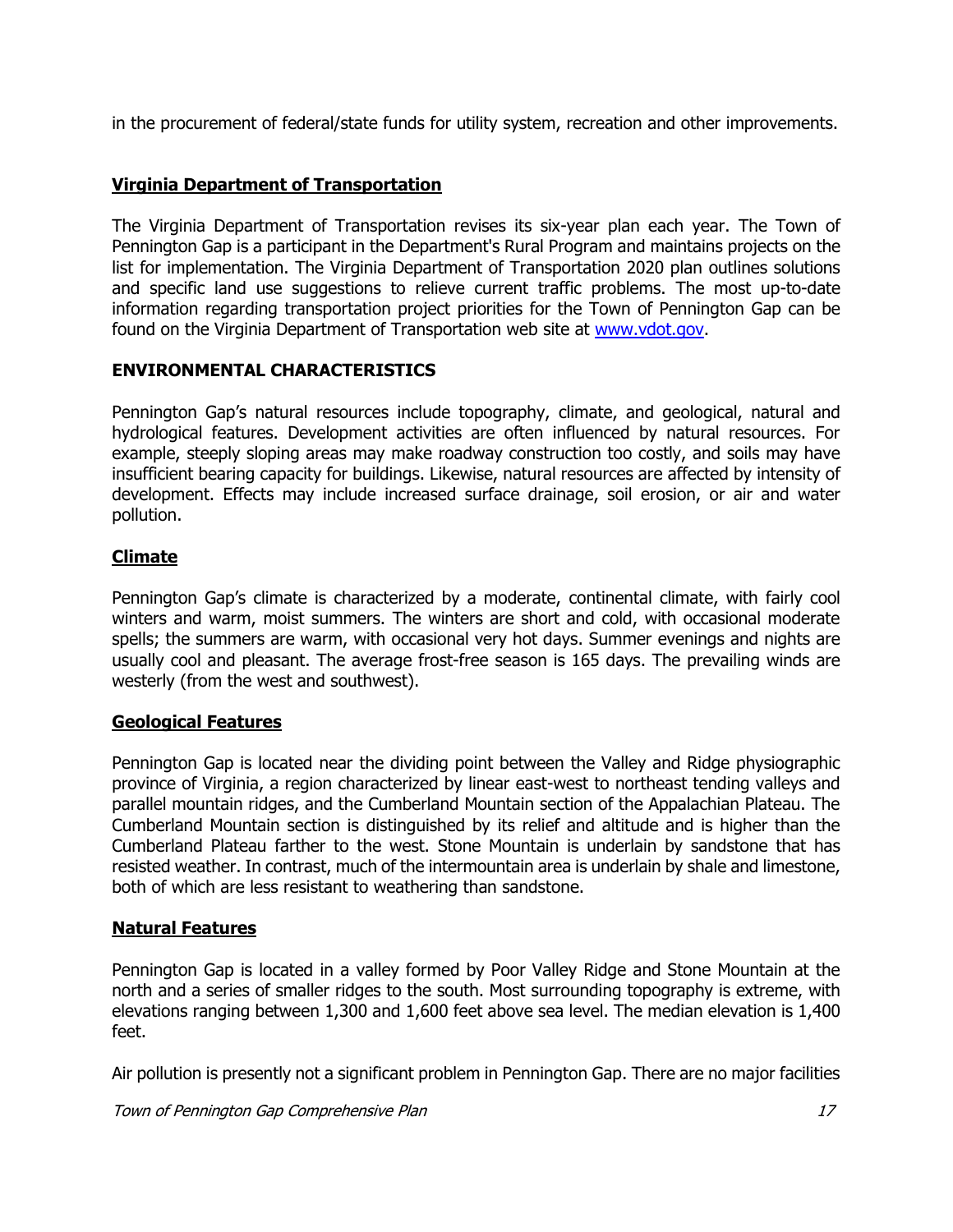located within the Town that adversely influence air quality.

#### **Hydrological Features**

Pennington Gap is located in the North Fork Powell River watershed. A smaller drainage basin present in the town is Cane Creek, originating above Ben Hur and flowing in a west-to-east direction through the southern portion of the town. Water that flows from the town's rooftops, streets, paved and open areas eventually reaches these systems.

Floodplains are normally dry land areas, adjacent to a body of water, that are subject to flooding. The extent of Pennington Gap's floodplains has been determined by the National Flood Insurance Program and the Federal Emergency Management Agency. The NFIP offers property owners federally subsidized flood insurance. Flood insurance is required before obtaining federally related financial assistance from just about any federal agency and/or program.

# **POPULATION CHARACTERISTICS**

Penn Lee Pennington Gap, VA Maness Pocket Place in: Lee County, VA, Virginia, United States 1.7 square miles 2.179 1,306.5 people per square mile Population Ely **Big Hill** Census data: ACS 2019 5-year unless noted  $\sim$ ennington Pughs Natural Area Ocoonita Ben Hur

A summary of the Town's population is shown in **Figure 1**.

Fig. 1 (U.S. Census Bureau (2019). American Community Survey 5-year estimates. Retrieved from Census Reporter Profile page for Pennington Gap, VA)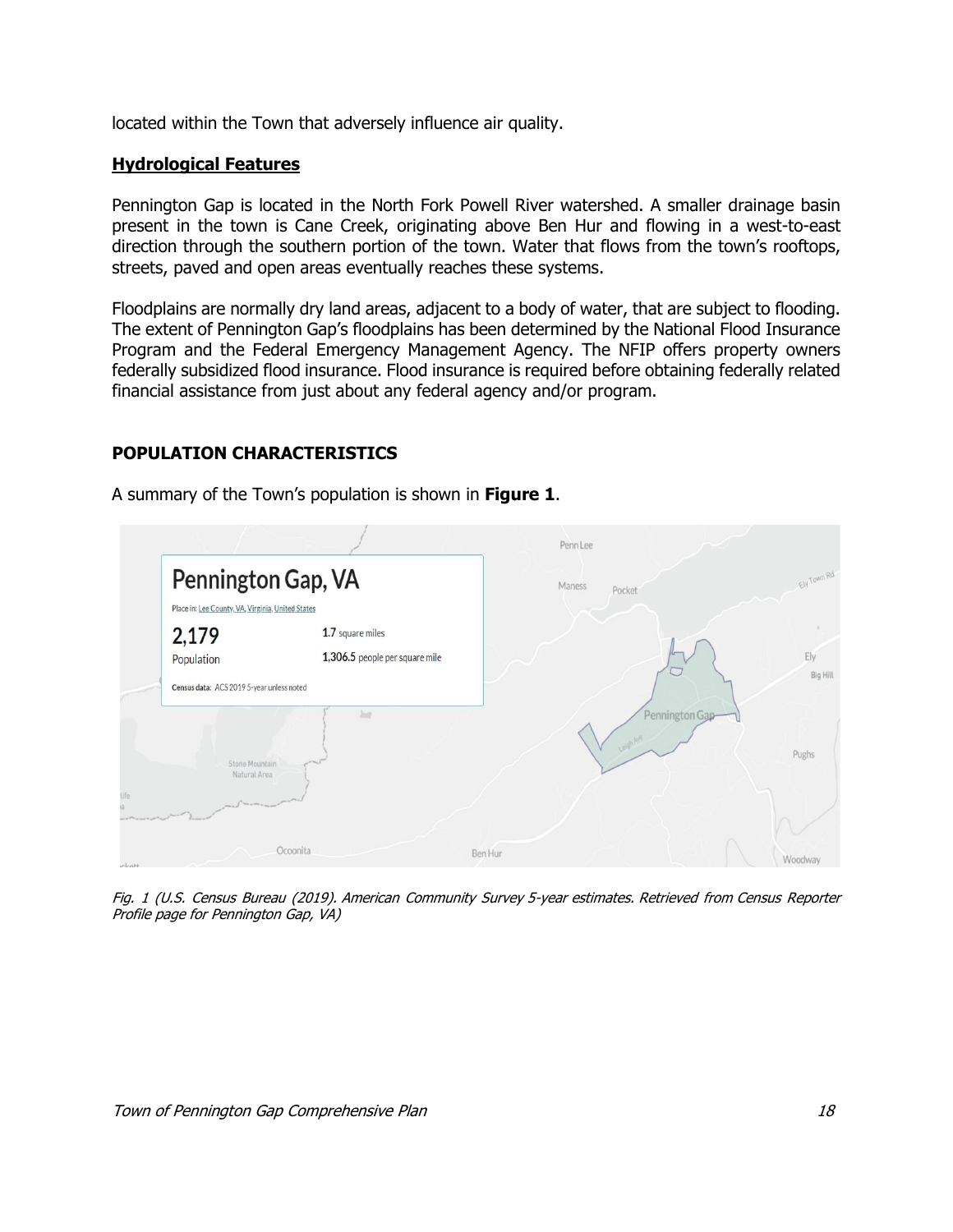Figure 2 outlines the age group and racial distribution of the population of the Town of Pennington Gap.



Fig. 2 (U.S. Census Bureau (2019). American Community Survey 5-year estimates. Retrieved from Census Reporter Profile page for Pennington Gap, VA)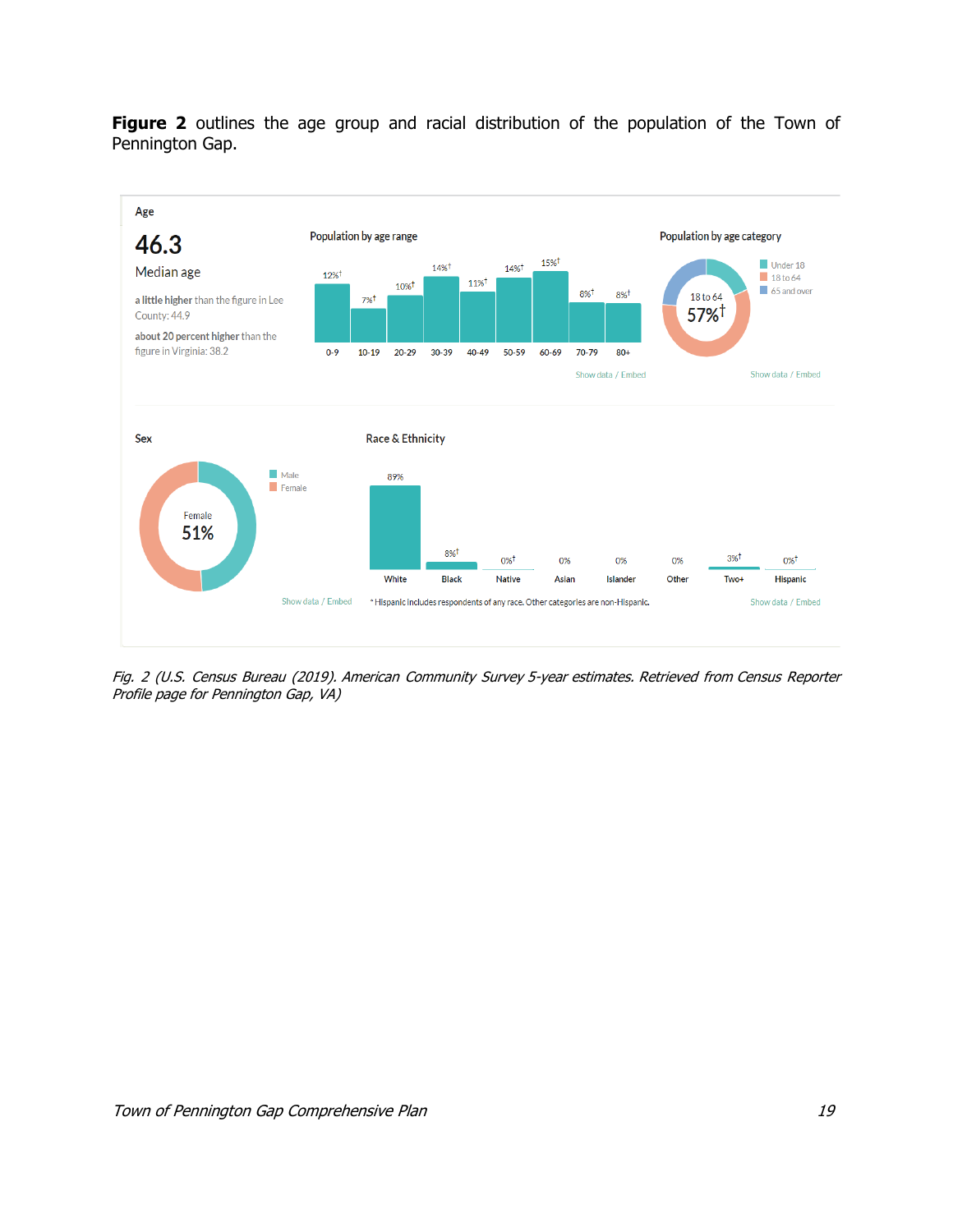# **ECONOMIC CHARACTERISTICS**

**Figure 3** provides an overview of income, poverty rate, and transportation to work for the Town.



Fig. 3 (U.S. Census Bureau (2019). American Community Survey 5-year estimates. Retrieved from Census Reporter Profile page for Pennington Gap, VA)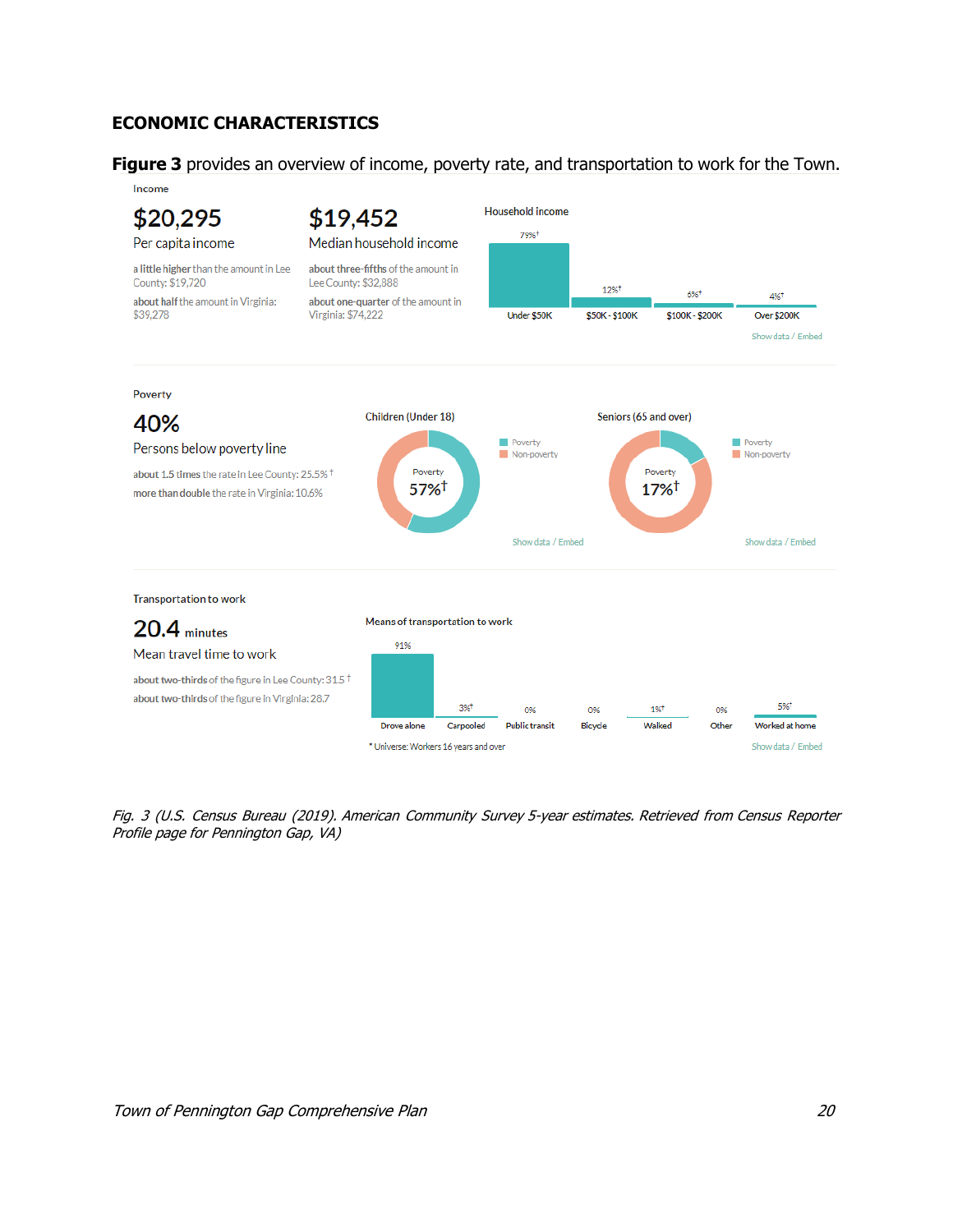# **FAMILY CHARACTERISTICS**

**Figure 4** provides an overview of family statistics in Pennington Gap.



Fig. 4 (U.S. Census Bureau (2019). American Community Survey 5-year estimates. Retrieved from Census Reporter Profile page for Pennington Gap, VA)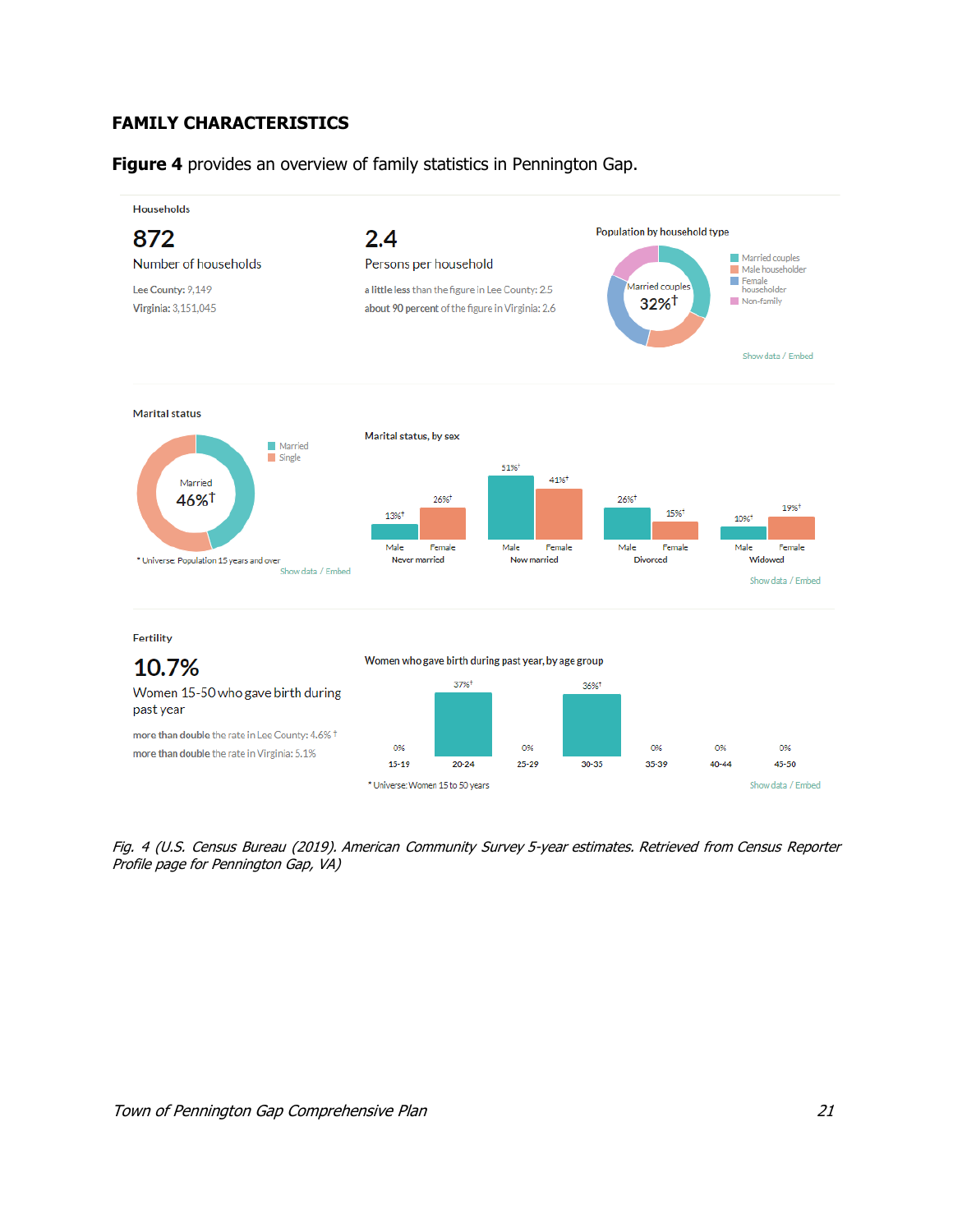# **HOUSING CHARACTERISTICS**

**Figure 5** presents information about housing statistics in Pennington Gap.



Fig. 5 (U.S. Census Bureau (2019). American Community Survey 5-year estimates. Retrieved from Census Reporter Profile page for Pennington Gap, VA)

**Figure 6** gives an overview on geographical mobility and population migration of the Town.



Fig. 6 (U.S. Census Bureau (2019). American Community Survey 5-year estimates. Retrieved from Census Reporter Profile page for Pennington Gap, VA)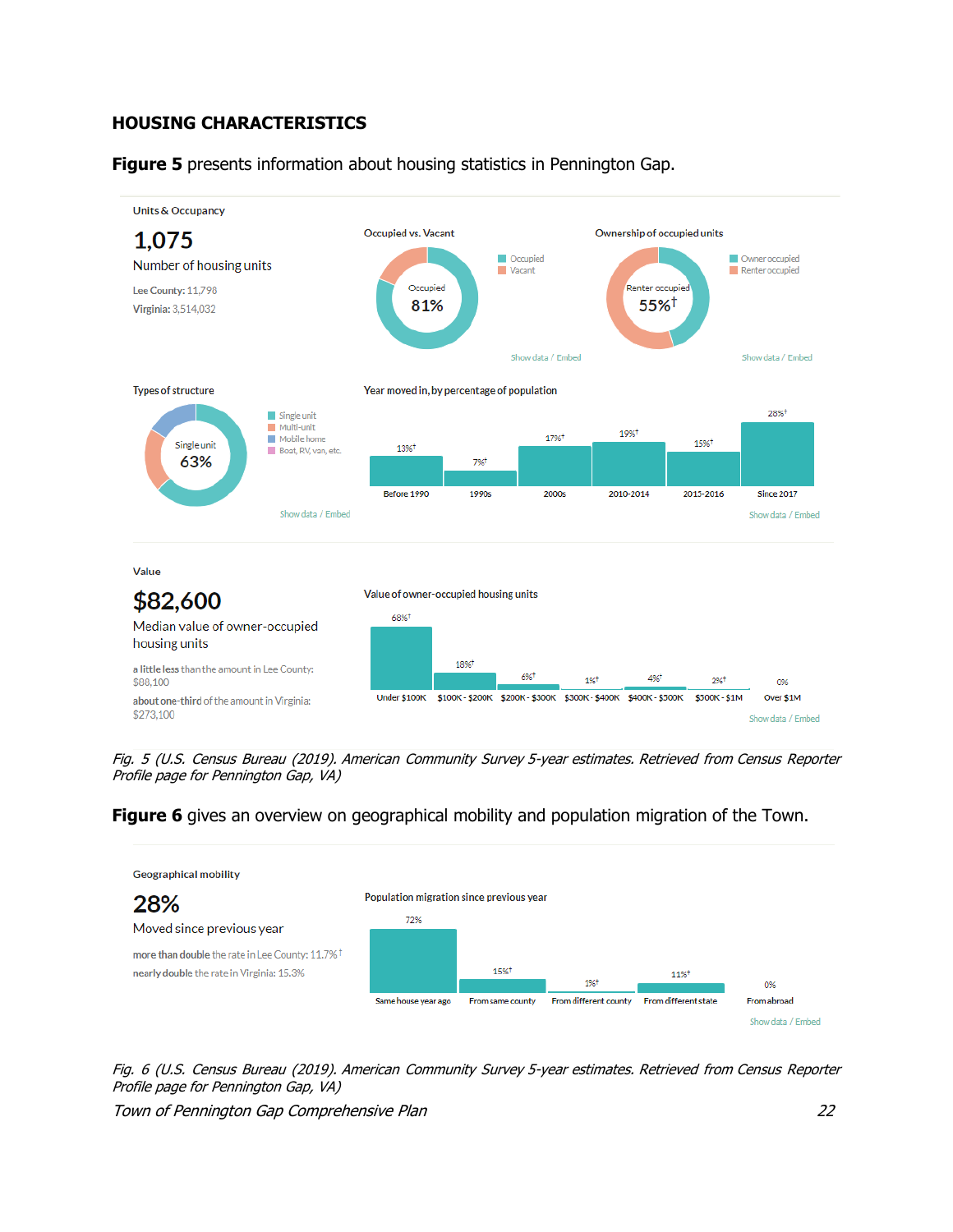# **SOCIAL CHARACTERISTICS**

**Figure 7** outlines educational attainment for the citizens of the Town of Pennington Gap.



Fig. 7 (U.S. Census Bureau (2019). American Community Survey 5-year estimates. Retrieved from Census Reporter Profile page for Pennington Gap, VA)

A summary of the Town's language statistics and foreign-born population is shown in **Figure 8**.



Fig. 8 (U.S. Census Bureau (2019). American Community Survey 5-year estimates. Retrieved from Census Reporter Profile page for Pennington Gap, VA)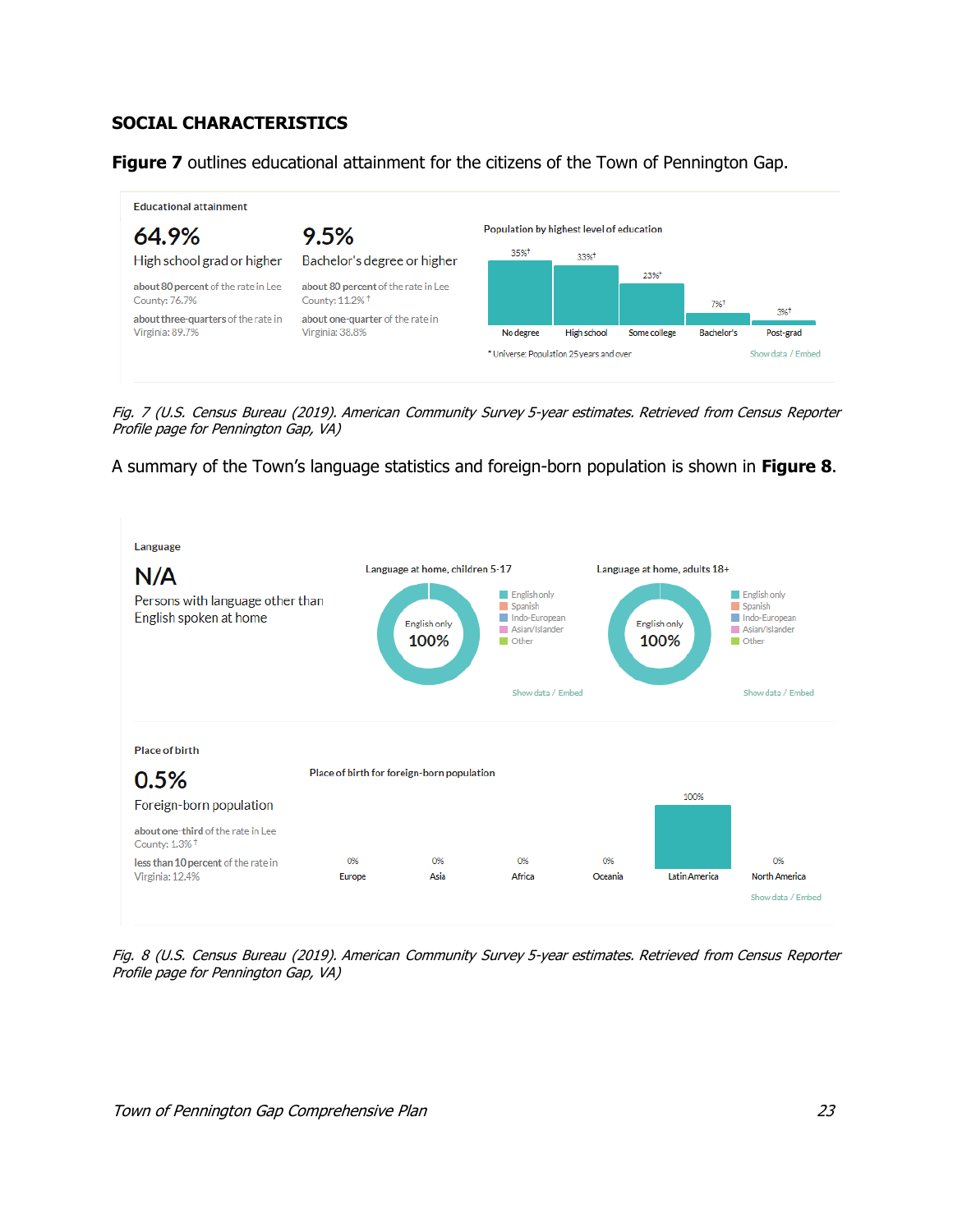**Figure 9** shows the number of citizens who are veterans in Pennington Gap and their wartime service.



Fig. 9 (U.S. Census Bureau (2019). American Community Survey 5-year estimates. Retrieved from Census Reporter Profile page for Pennington Gap, VA)

# **SECTION II - GOALS AND OBJECTIVES**

The long-range goals and related short-range objectives presented below serve as the centerpiece for this planning document. Such goals and objectives build upon opportunities and problems identified through analysis of background materials and provide guidance for the adoption of specific policies to implement plan recommendations.

# **Environmental Goals and Objectives**

# **Goal:**

Enhance the natural setting of the Town; promote a greater awareness of the natural beauty and positive attributes of the area.

# **Objectives:**

1. Actively promote appreciation and use of scenic and surrounding areas in the town through development of passive recreation opportunities.

2. Promote environmentally sound and aesthetically pleasing development through judicious review of proposed site and building plans.

3. Promote inclusion of "green" areas in development plans in conjunction with commercial development.

Town of Pennington Gap Comprehensive Plan 24 4. Promote inclusion of the installation of signage welcoming visitors to the Town and that promote the character and history of the Town.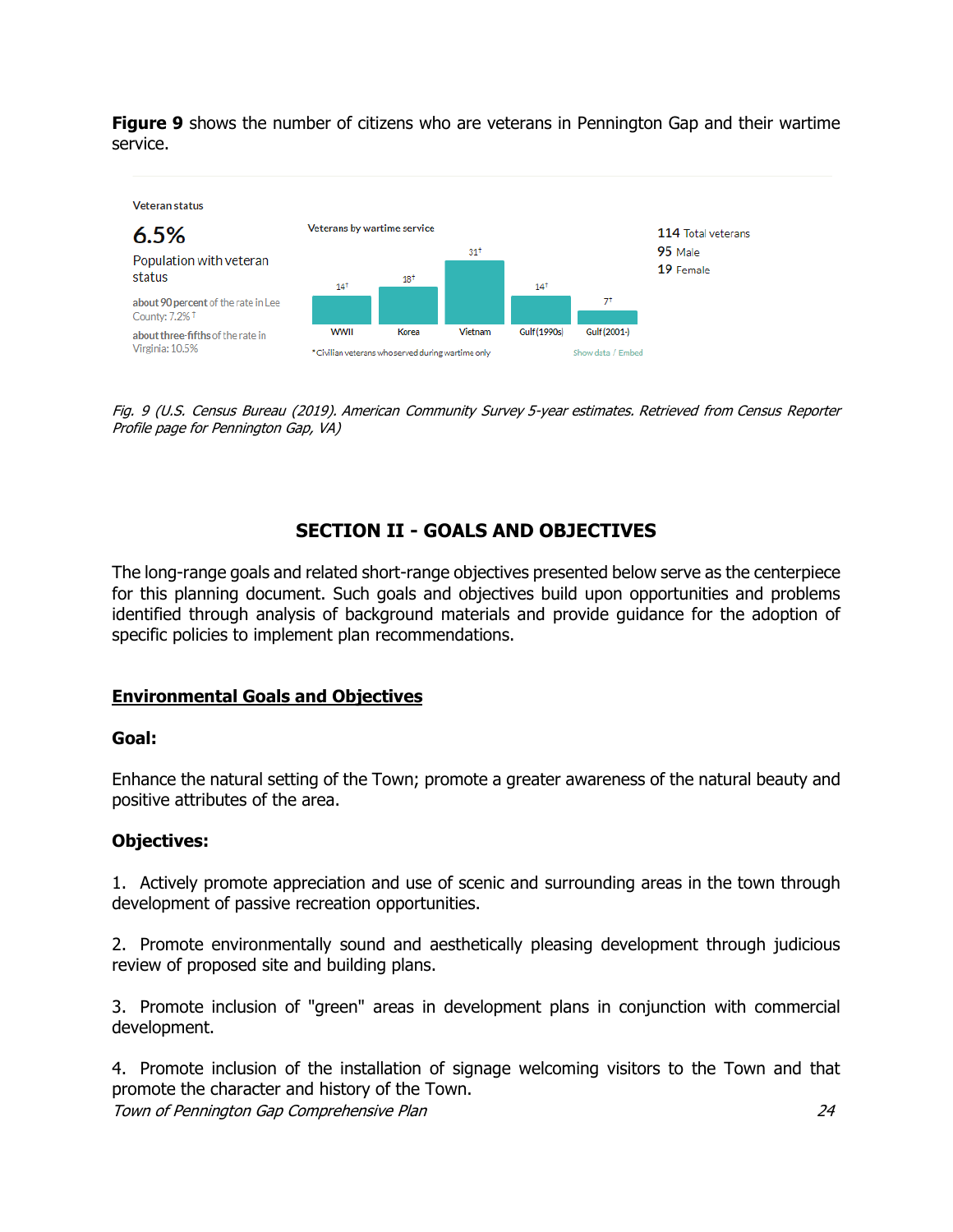5. Encourage and support clean-up efforts of area streams and rivers, including educating residents on the need for removal of straight pipe waste disposal. This could include taking steps necessary with the Virginia Department of Health and other local and state agencies to implement mandatory hook-up to the Town's wastewater system where no other approved alternative exists.

# **Transportation Goals and Objectives**

# **Goal:**

Promote solutions to relieve current traffic problems and support specific land use objectives as outlined in the Virginia Department of Transportation 2020 Transportation Plan.

# **Objectives:**

1. Coordinate ingress-egress of all development plans with future highway improvements.

2. Work closely with VDOT officials in planning new routes and making improvements to existing routes that will alleviate traffic congestion and vehicular conflicts in coordination with future transportation planning.

3. Provide new access roads into appropriately zoned areas to stimulate planned potential residential and commercial development.

# **Housing Goals and Objectives**

# **Goal:**

Provide opportunities to increase the supply, quality and affordability of housing for residents.

# **Objectives:**

1. Encourage the construction of new middle class single-family and multi-family housing in designated areas suitable for such development through the provision of utilities and roads.

2. Examine potential areas for boundary adjustments to facilitate future housing development.

3. Develop a set of specific design standards to be applied in the future development of subdivisions.

4. Encourage the general maintenance and upkeep of existing residences through the enforcement of local housing code, as well as the ordinance on abandoned vehicles and yard maintenance.

5. Provide incentives for general neighborhood improvements and individual property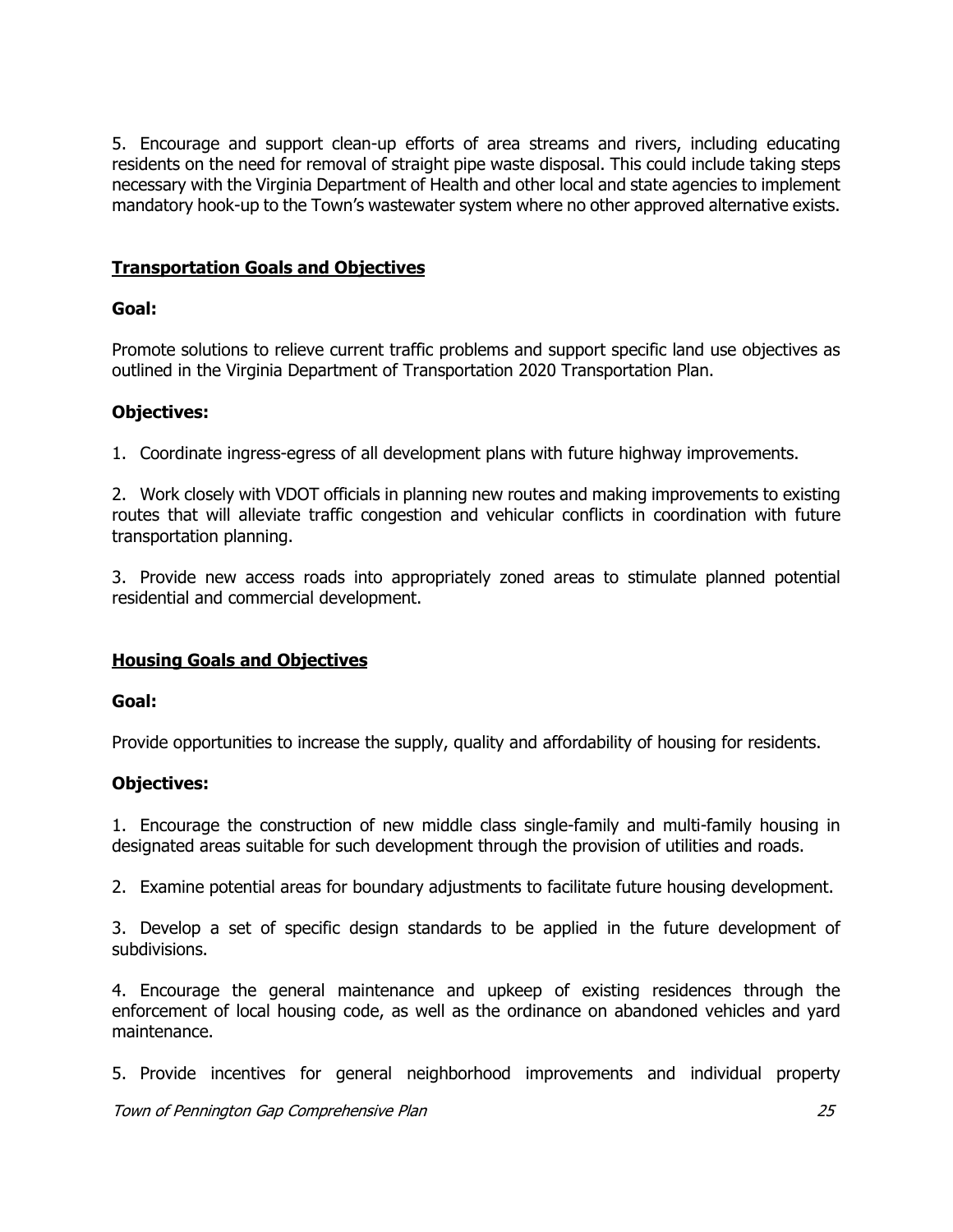rehabilitation by targeting comprehensive public improvement programs in neighborhoods of greatest need.

6. Adopt neighborhood revitalization programs for blighted areas.

# **Public Facilities Goals and Objectives**

# **Goal:**

Expand and develop existing and future public facilities to improve quality of life for citizens and visitors of the Town of Pennington Gap while focusing on the Town's heritage and history.

# **Objectives:**

1. Continue to develop recreational/cultural facilities for residents and visitors of the Town, such as the recent redevelopment of the Lee Theatre and the Pennington Gap Community Center.

2. Study the potential for a Downtown Main Street Coordinator position to help develop the downtown area with emphasis on the rich history of the Town.

3. Determine the viability of renovation or replacement of the existing fire hall and other public facilities as needed.

# **Goal:**

Provide facilities and events commensurate with the needs of the present and future population.

# **Objectives:**

1. Begin a campaign to create a "brand" for the Town of Pennington Gap that can be used to market the area for tourism.

2. Change or find a new identity or image for the Town to move forward into the next 25 years.

# **Economic Growth Goals and Objectives**

#### **Goal:**

Facilitate economic growth and diversification in and around the Town.

# **Objectives:**

1. Begin to use the natural heritage and environment as economic development tools. Primary focus should be place on "ecotourism"-type businesses that can capitalize on what Pennington Gap already has (e.g., ATV trails, RV park, ATV safety training area, farmers market).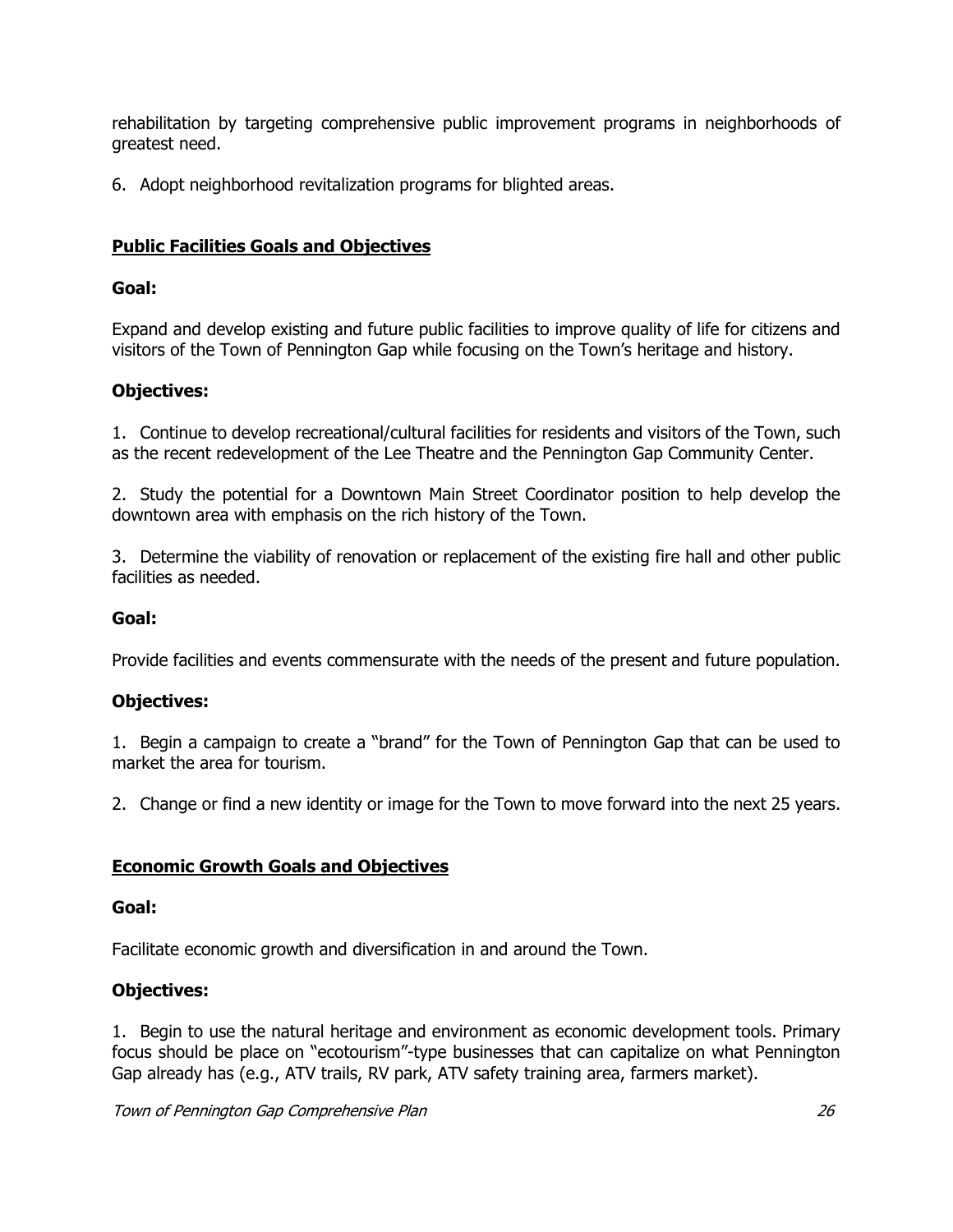2. Assess the need for additional lodging/motel facilities in the Town to better capitalize on visitors to the area.

3. Assist and encourage the Lee County Economic Development Authority to focus on Pennington Gap as an area that can be a leader in the development of economic recruitment.

# **Implementation Goals and Objectives**

# **Goal:**

Make effective use of implementation tools provided to carry out plan goals and objectives.

# **Objectives:**

1. Continue to review and revise the Comprehensive Plan at least every five years, so it can continue to be a useful guide for future growth and development.

2. Establish a set of procedures that will encourage systematic reference of proposed improvements to standards, goals and objectives set forth by the Comprehensive Plan.

3. Develop and use zoning and subdivision ordinances that establish practical land use regulations, standards for design, and environmental quality.

4. Develop a priority list of proposed major capital improvements and recommended program for accomplishment based on a fiscal forecast of the Town.

# **Land Use Goals and Objectives**

# **Goal:**

Encourage harmonious and wise use of land through future development decisions.

# **Objectives:**

1. Whenever practical, require aesthetic improvements such as trees, landscaped buffers and underground utilities to provide attractive divisions between conflicting land uses.

2. Study compatible areas within Town boundaries for building sites.

3. Consider the expansion beyond present corporate boundaries into areas most suitable for land development, which will strengthen the Town's tax base.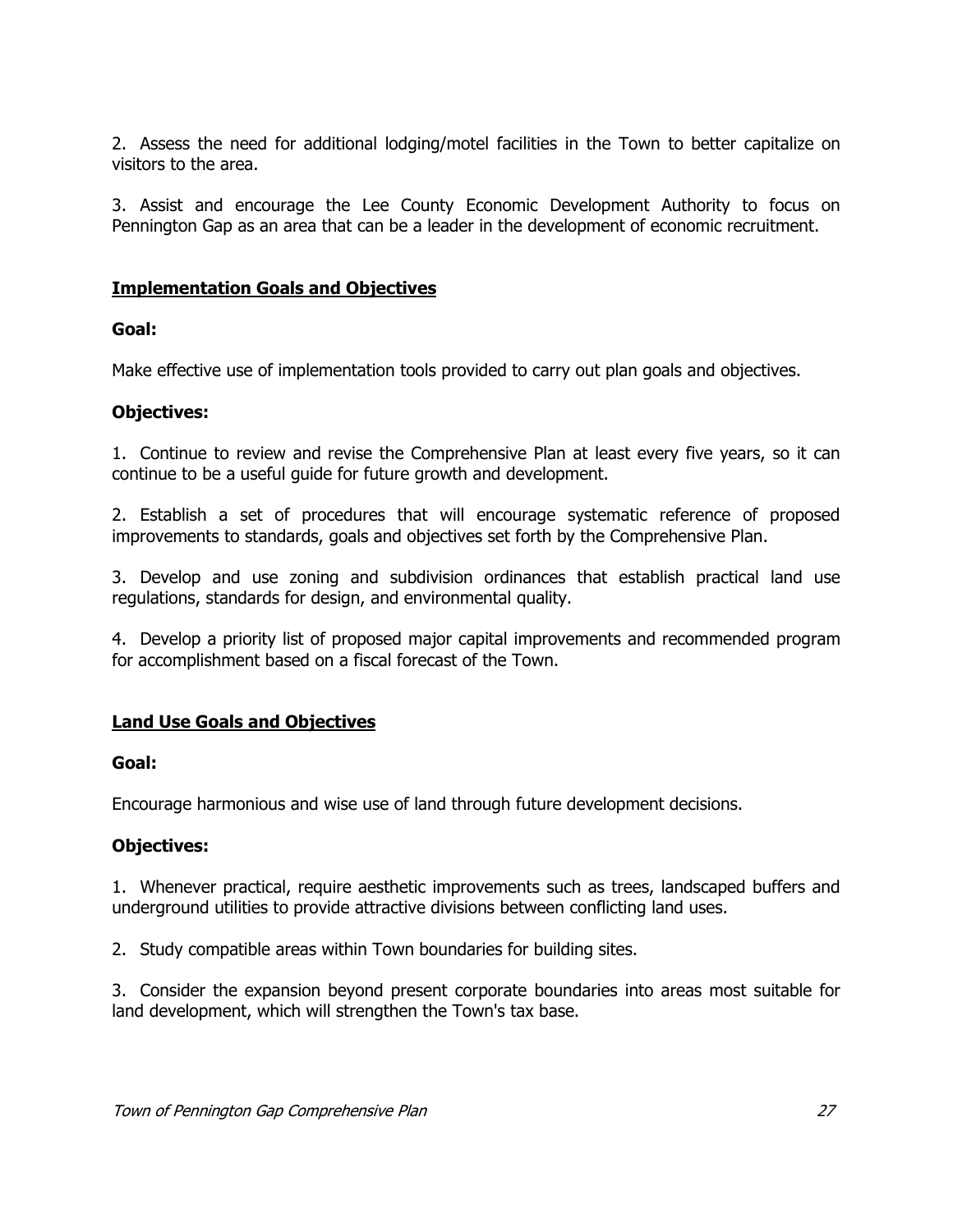# **SECTION III - IMPLEMENTATION OF PLAN**

# **Administration of the Plan**

The Pennington Gap Comprehensive Plan document represents the continuation of formal, organized planning for the Town and immediate planning area. The Plan should serve as a foundation for addressing local problems and recognizing future needs and demands of growth. The Plan offers an opportunity for Town leaders to apply appropriate controls and direct both public and private investments in a logical manner to achieve short-range objectives and long range goals.

The following sections address legal status, policy and administration of the Pennington Gap Comprehensive Plan required to promote an efficient application of plan provisions.

# **Legal Status of the Plan**

The following excerpts are taken from Title 15.2, Chapter 22 Code of Virginia, 1950 and support the legal foundation for the comprehensive plan.

15.2-2232 - Whenever the local commission shall have recommended a comprehensive plan or part thereof for the municipality and such plan shall have been approved and adopted by the governing body, it shall control the general or approximate location, character and extent of each feature shown on the plan. Thereafter, unless such feature is already shown on the adopted master plan or part thereof no street, park or other public area, public building or public structure, public utility facility or public service corporation facility other than railroad facility, whether publicly or privately owned, shall be constructed, established or authorized, unless and until the general location or approximate location, character, and extent thereof has been submitted to and approved by the local planning commission as being substantially in accord with the adopted comprehensive plan or part thereof. In connection with any such determination the commission may, and at the direction of the governing body shall, hold a public hearing after notice as required.

# **Plan Adoption**

The following provisions taken from Title 15.2 Chapter 22, outline the general procedures to be followed by the Town of Pennington Gap in adopting the Comprehensive Plan.

15.2-2225 - Notice and Hearing on Plan. Recommendation by local commission to governing body. Prior to the recommendation of a comprehensive plan or any part thereof, the local commission shall give notice and hold a public hearing on the plan. After such public hearing has been held the commission may approve, amend and approve, or disapprove the plan. Upon the approval of the plan, the commission shall by resolution recommend the plan to the governing body.

15.2-2226 - Adoption or Disapproval of Plan by Governing Body. After certification of the plan or part thereof, the governing body after a public hearing with notice as required shall proceed to a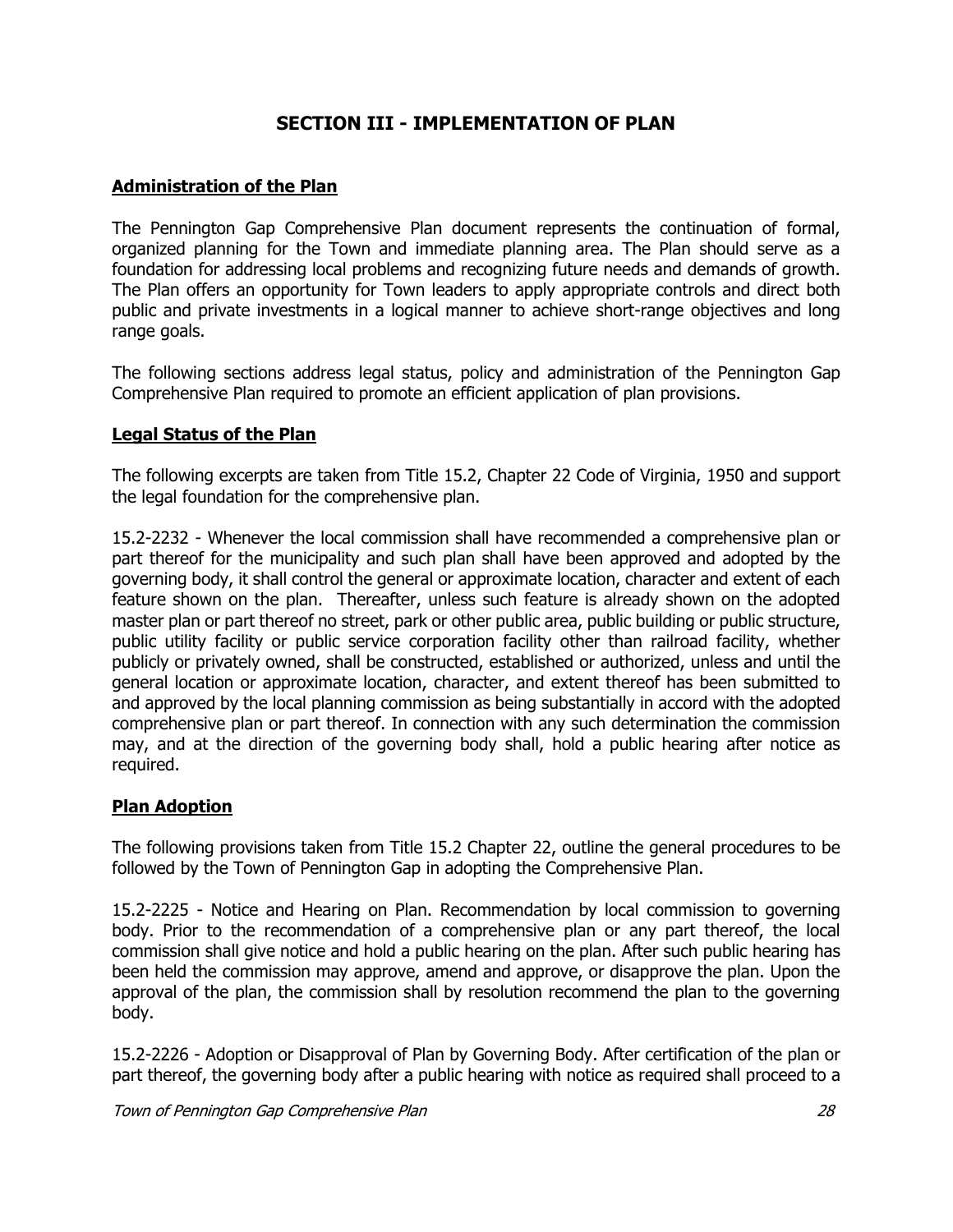consideration of the plan or part thereof and shall approve and adopt, amend and adopt, or disapprove the same within ninety days after date of adoption of such resolution.

15.2-2227 - Return of the Plan to Commission; Resubmission. If such governing body disapproves the plan, then it shall be returned to the local commission for its reconsideration, with a written statement of the reasons for its disapproval.

The commission shall have sixty days in which to reconsider the plan and resubmit it with any changes to the governing body.

15.2-2228 - Adoption of Parts of Plan. As the work of preparing the comprehensive plan progresses, the local commission may, from time to time, recommend, and the governing body approve and adopt, parts thereof, and such part shall cover one or more major sections or divisions of the municipality or one or more functional matters.

# **Maintenance of the Plan**

15.2-2229 - Amendments. After the adoption of a comprehensive plan, all amendments to it shall be recommended, and approved and adopted, respectively. If the governing body desires an amendment it may direct the local commission to prepare an amendment and submit it to public hearing within sixty days after formal written request by the governing body.

15.2-2230 - Plan to be Reviewed At Least Once Every Five Years. At least once every five years, the comprehensive plan shall be reviewed by the local commission to determine whether it is advisable to amend the plan.

Significant new developments, i.e. state highway proposals; location of new industry, shopping center, or residential subdivision; expansion of major public/private uses, etc., should trigger a re-evaluation of the adopted comprehensive plan. Review and appropriate revisions to the plan ensuring consistency with major proposals should be made to maintain it in a current condition. Changes in the plan should only be made in the best interest of established goals and objectives. Development proposals, which are contrary to the plan, require serious consideration within the contact of the plan's provisions. The end result of unwarranted plan revision would be to the leave the Town without any enforceable plan.

# **Plan Implementation**

Private property development and public improvement efforts can be coordinated with the plan through the use of applicable regulatory measures - zoning ordinance, subdivision regulations, building and housing codes. An adopted Capital Improvement Program also provides a mechanism for the local governing body to schedule public improvements in accordance with the plan over both a five-year period and on an annual basis.

15.2-2239 - Local Commissions to Prepare and Submit Annually Capital Improvement Programs to Governing Body or Official Charged with Preparation of Budget. A local commission may, and at the direction of the governing body shall, prepare and revise annually a capital improvement program based on the comprehensive plan of the municipality for a period not to exceed the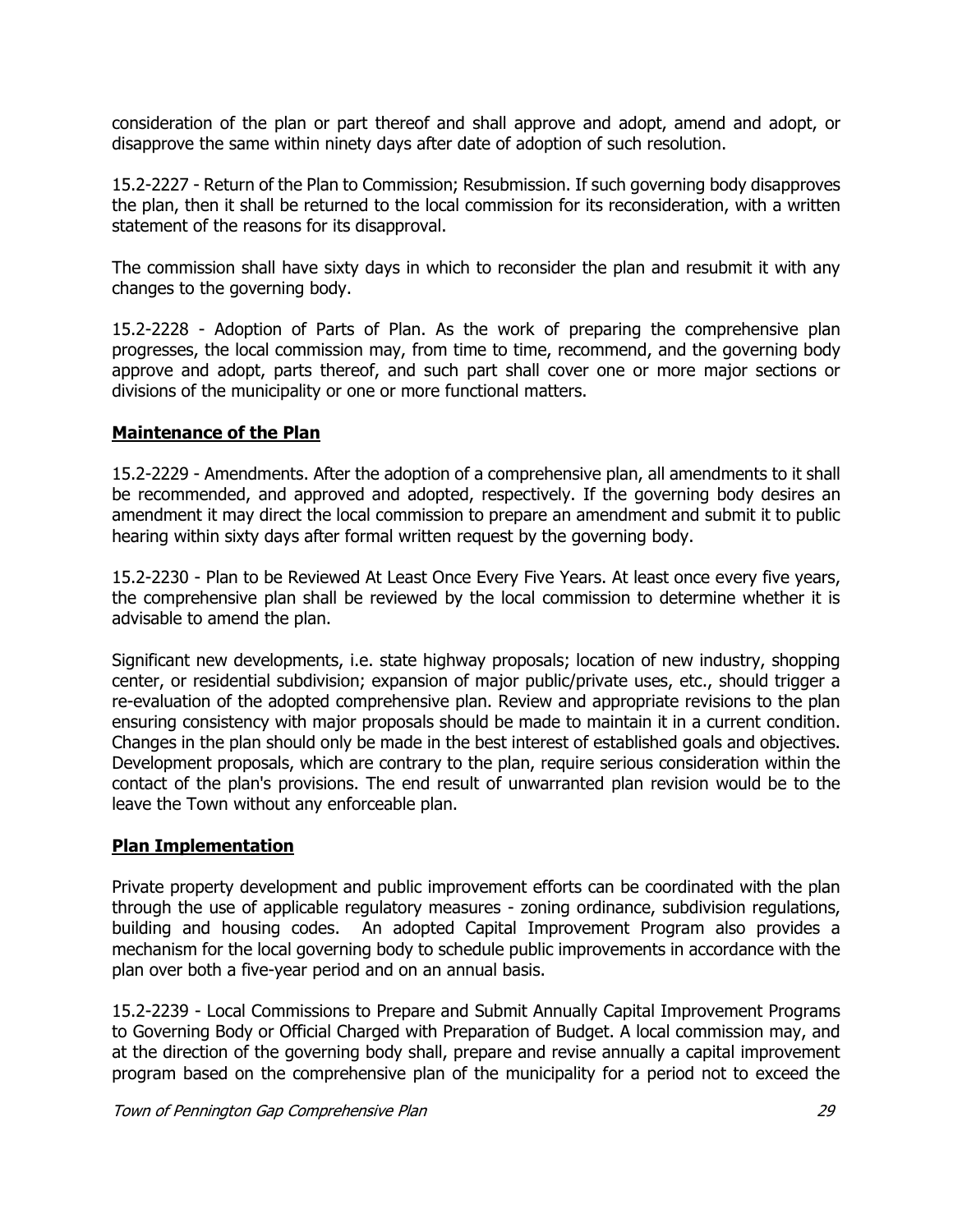ensuring five years. The commission shall submit the same annually to the governing body, or to the chief administrative officer or other official charged with preparation of the budget for the municipality, at such time as it or he shall direct.

Such capital improvement program shall include the commission's recommendations, and estimates of cost of such facilities and the means of financing them, to be undertaken in the ensuing fiscal year and in a period not to exceed the next four years, as the basis of the capital budget for municipality. In the preparation of its capital budget recommendations, the commission shall consult with the chief administrative officer or other executive head of the government of the municipality, the heads of departments and interested citizens and organizations and shall hold such public hearings as necessary unless otherwise required.

15.2-2240 - Municipalities to Adopt Ordinances Regulating Subdivision and Development of Land. The governing body of any locality shall adopt an ordinance to assure the orderly subdivision of land and its development.

15.2-2280 - Zoning Ordinances Generally. Any locality may, by ordinance, classify the territory under its jurisdiction or any substantial portion thereof into districts of such number, shape and size as it may deem best suited to carry out the purposes of this article, and in each district it may regulate, restrict, permit, prohibit, and determine the following:

The use of land, buildings, structures and other premises for agricultural, business, industrial, residential, flood plain and other specific uses;

The size, height, area, bulk, location, erection, construction, reconstruction, alteration, repair, maintenance, razing or removal of structures;

The areas and dimensions of land, water, and air space to be occupied by buildings, structures and uses, and of courts, yards, and other open spaces to be left unoccupied by uses, structures, including variations in the size of lots based on whether a public or community water supply or sewer system is available and used;

The excavation or mining of soil or other natural resources. For the purpose of zoning, the governing body of a municipality shall have jurisdiction over the incorporated area of the municipality.

The Zoning Ordinance and Subdivision Regulations for the Town of Pennington Gap accompany this plan document. Legal enforcement is explained within the text of these regulations. The comprehensive plan must be used as the reference by which zoning requests, development proposals and the zoning of subdivision regulations are reviewed for approval or disapproval. Zoning and subdivision regulations are the tools intended to accomplish the plan's objectives.

# **Regional Review and Coordination**

Local town planning requires coordination with other adjacent jurisdictions: Lee County, regional, state and federal development proposals and plans. Without coordination among these jurisdictions, the danger of planning efforts being duplicated or conflicting will result in ineffective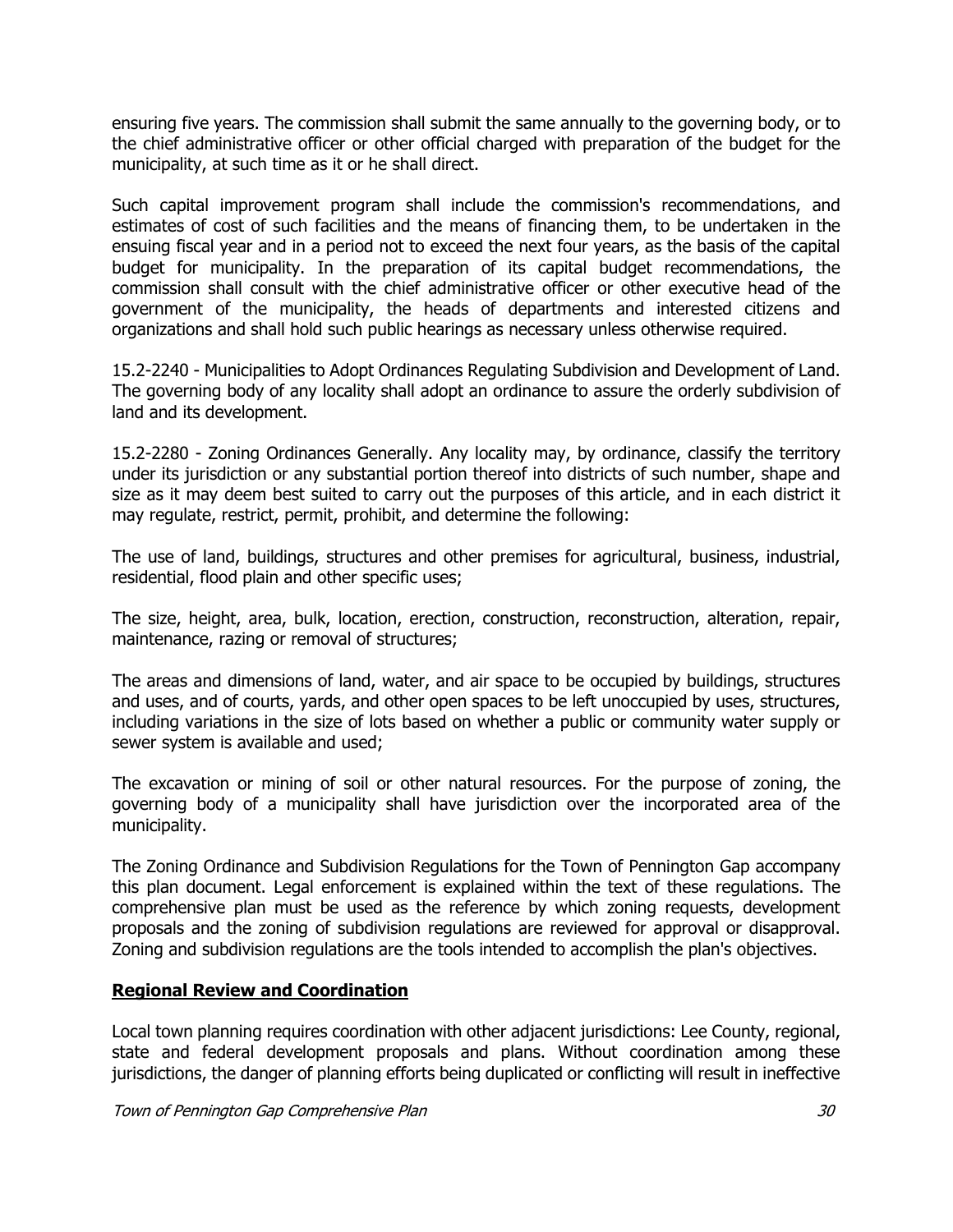programs and unnecessarily high development costs. The LENOWISCO Planning District Commission is the most appropriate agency to provide regional coordination and review of related plan.

# **Level of Professional Planning Assistance**

Planning assistance is presently provided to the Town of Pennington Gap by the staff of LENOWISCO and through contracted services of private planning consultants for special projects. Communities with less than 10,000 in population typically do not require an in-house planning staff to administer daily planning functions. Special needs of the local planning commission which may warrant additional planning assistance from LENOWISCO and/or a planning consultant in order to implement the adopted comprehensive plan may include the following:

1. Maintenance of the Comprehensive Plan - Unforeseen changes in development trends, population growth or effects of economic changes resulting from new industrial or commercial development, annexation or consolidation; all would have a major impact on long range community planning which would need to be reflected in the Comprehensive Plan.

2. Expansion of Major Elements of the Comprehensive Plan - The need for neighborhood studies, a plan for the central business district, housing need analysis, economic development studies may evolve from the recommendations contained in the Comprehensive Plan. Such special studies should be used to expand on plan generalities and be treated as amendments to the adopted Comprehensive Plan.

3. Review and Administration of Housing, Building, Zoning and Subdivision regulations and Development proposals which affect provisions of the Comprehensive Plan.

4. Assist in determining the most appropriate state and federal assistance programs through which Pennington Gap may participate to aid in implementing proposed community improvements.

5. Promote local citizen involvement in planning by conducting public education programs on the Comprehensive Plan and related planning process.

# **Public Education and Community Involvement**

The Town of Pennington Gap should continue to expand a public awareness program to inform local citizenry, including local commission members, on local planning efforts and issues. The intent of such program is to solicit citizen participation in making planning decisions and to promote public support for existing and future community improvement efforts. A classroom-type program could be offered to adult and student groups through the Lee County Career and Technical Center or through a series of lectures of citizen advisory groups, civic organizations and other interested individuals. Local planning commission members should be encouraged to attend Planning Commissioner Institute training sessions offered periodically throughout the year by the Virginia Department of Housing and Community Development (VDHCD). Educational materials are also available from VDHCD, which should be distributed to local planning commissioners.